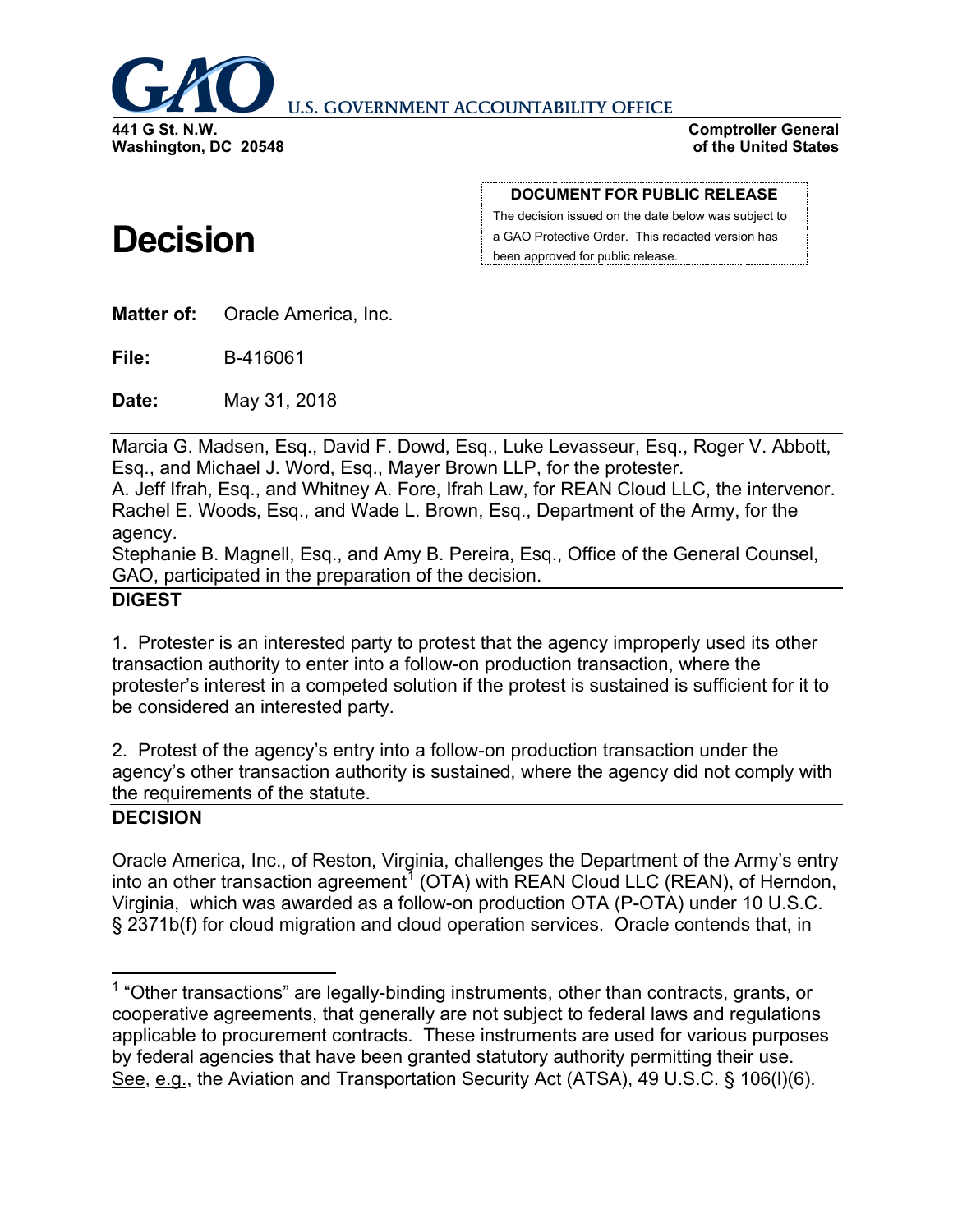entering into the P-OTA, the Army did not properly exercise the authority granted to it under the statute.

We sustain the protest.

## BACKGROUND

Statutory Background

Section 845 of the National Defense Authorization Act for Fiscal Year 1994 (Pub. L. No. 103-160), as amended by section 804 of the National Defense Authorization Act for Fiscal Year 1997, Pub. L. No. 104-201, granted the Department of Defense (DoD) the authority to enter into OTAs for prototype projects. Section 815 of the National Defense Authorization Act for Fiscal Year 2016, Pub. L. No. 114-92, repealed section 845 and codified at 10 U.S.C. § [2](#page-1-0)371b DoD's authority to use OTAs for prototype projects.<sup>2</sup> Transactions for these prototype projects may be entered into if they are "directly relevant to enhancing the mission effectiveness of military personnel and the supporting platforms, systems, components, or materials proposed to be acquired or developed by the Department of Defense, or to improvement of platforms, systems, components, or materials in use by the armed forces." 10 U.S.C. § 2371b(a)(1). Section 867 of the National Defense Authorization Act for Fiscal Year 2018, Pub. L. No. 115-91, established a preference for use of other transaction authority in circumstances determined appropriate by the Secretary of Defense.

In their current form, the provisions of 10 U.S.C. § 2371b relevant to this protest are as follows:

(a) Authority.—

(1) Subject to paragraph (2), the Director of the Defense Advanced Research Projects Agency, the Secretary of a military department, or any other official designated by the Secretary of Defense may, under the authority of section 2371 of this title, carry out prototype projects that are directly relevant to enhancing the mission effectiveness of military personnel and the supporting platforms, systems, components, or materials proposed to be acquired or developed by the Department of Defense, or to improvement of platforms, systems, components, or materials in use by the armed forces.

(2) The authority of this section—

(A) may be exercised for a transaction (for a prototype project) that is expected to cost the Department of Defense in excess of \$100,000,000 but not in excess of \$500,000,000 (including all options)

<span id="page-1-0"></span> $2$  This statute is distinguished from 10 U.S.C. § 2371, which addresses other transactions for basic, applied, or advanced research projects.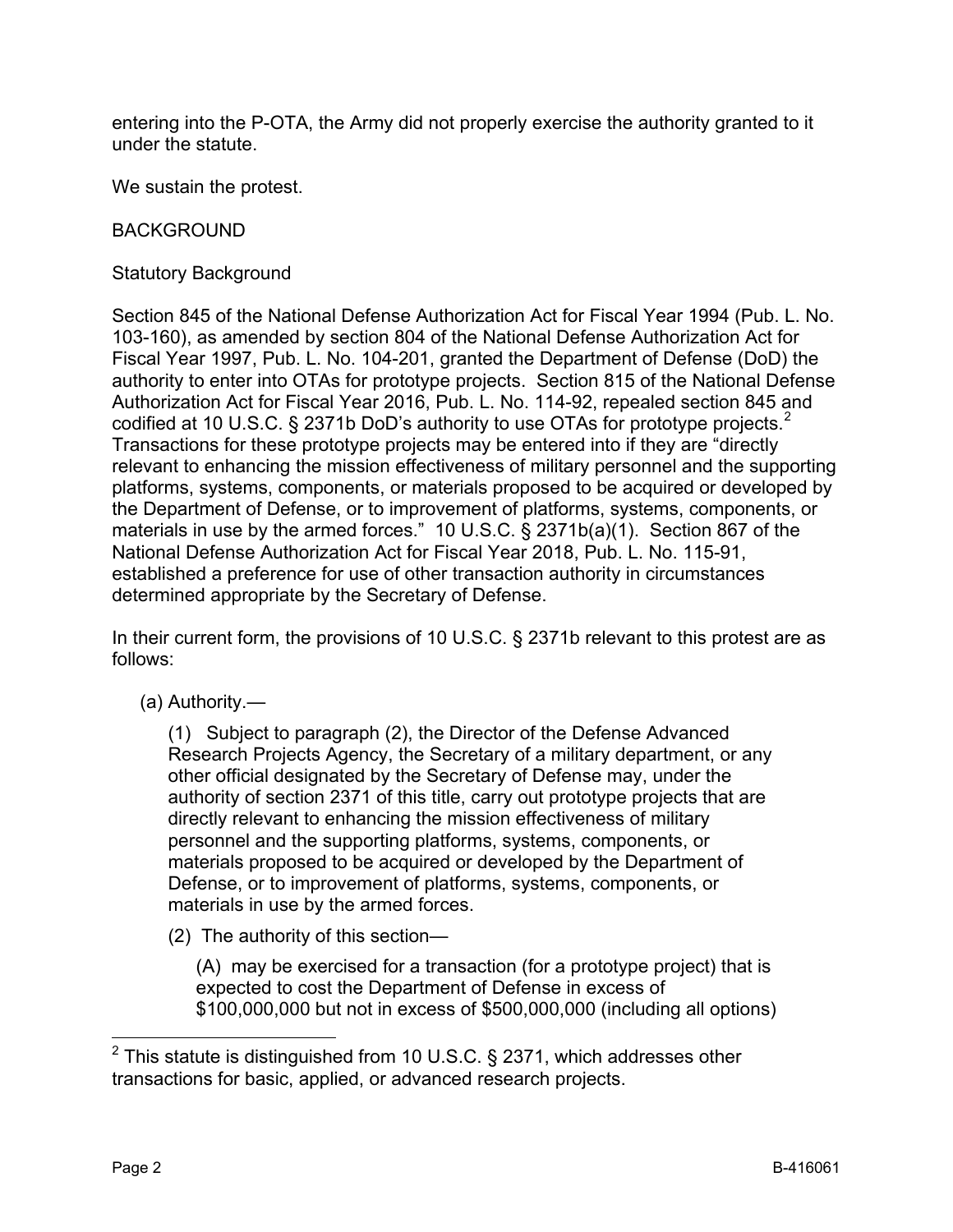only upon a written determination by the senior procurement executive for the agency as designated for the purpose of section 1702(c) of title 41, or, for the Defense Advanced Research Projects Agency or the Missile Defense Agency, the director of the agency that—

(i) the requirements of subsection (d) will be met; and

(ii) the use of the authority of this section is essential to promoting the success of the prototype project; and

(B) may be exercised for a transaction (for a prototype project) that is expected to cost the Department of Defense in excess of \$500,000,000 (including all options) only if—

(i) the Under Secretary of Defense for Acquisition, Technology, and Logistics determines in writing that—

(I) the requirements of subsection (d) will be met; and

(II) the use of the authority of this section is essential to meet critical national security objectives; and

(ii) the congressional defense committees are notified in writing at least 30 days before such authority is exercised.

(3) The authority of a senior procurement executive or director of the Defense Advanced Research Projects Agency or Missile Defense Agency under paragraph (2)(A), and the authority of the Under Secretary of Defense for Acquisition, Technology, and Logistics under paragraph (2)(B), may not be delegated.

\* \* \* \* \*

(f) Follow-on Production Contracts or Transactions.—

(1) A transaction entered into under this section for a prototype project may provide for the award of a follow-on production contract or transaction to the participants in the transaction. A transaction includes all individual prototype subprojects awarded under the transaction to a consortium of United States industry and academic institutions.

(2) A follow-on production contract or transaction provided for in a transaction under paragraph (1) may be awarded to the participants in the transaction without the use of competitive procedures, notwithstanding the requirements of section 2304 of this title, if—

(A) competitive procedures were used for the selection of parties for participation in the transaction; and

(B) the participants in the transaction successfully completed the prototype project provided for in the transaction.

(3) Contracts and transactions entered into pursuant to this subsection may be awarded using the authority in subsection (a), under the authority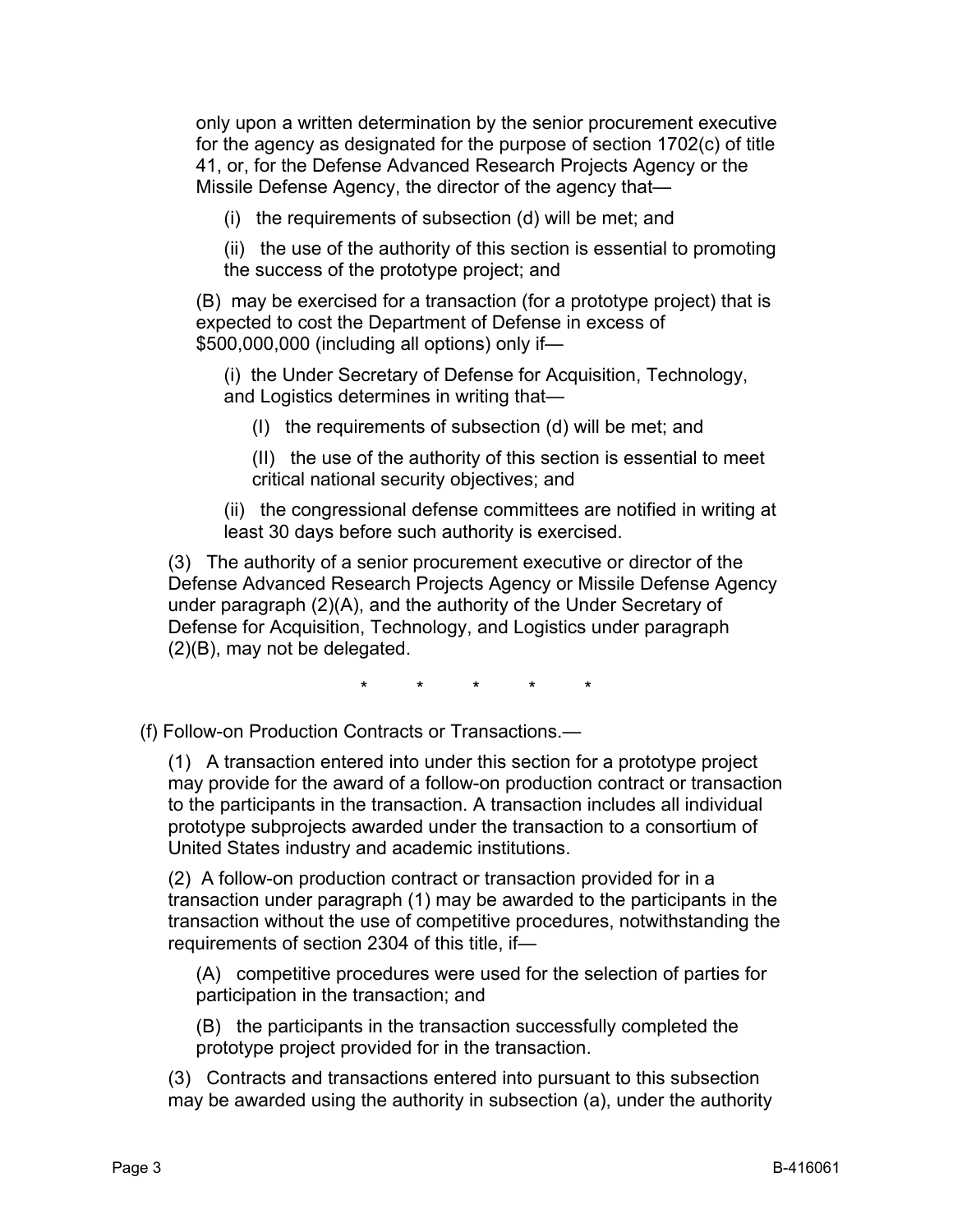of chapter 137 of this title, or under such procedures, terms, and conditions as the Secretary of Defense may establish by regulation.

10 U.S.C. § 2371b(a), (f).

History of the Transaction

In August 2015, DoD established the Defense Innovation Unit (Experimental) (DIUx) in Mountain View, California, in order to "accelerate the development, procurement, and integration of commercially-derived disruptive capabilities to regain our nation's technological lead in offensive and defensive capabilities." Agency Report (AR), Tab 3, Commercial Solutions Opening (CSO) Special Notice, at 1; see also Combined Contracting Officer's Statement (COS)/Memorandum of Law (MOL), at 2; AR, Tab 32, DoD Directive 5105.85 (establishing DIUx's mission and internal governance council).

On June 15, 2016, DIUx published a CSO under the authority of 10 U.S.C. § 2371b in order to "award[] funding agreements . . . to nontraditional and traditional defense contractors to carry out prototype projects that are directly relevant to enhancing. . . mission effectiveness. . . . "<sup>[3](#page-3-0)</sup> AR, Tab 2, DIUx CSO at 1. The CSO is available for 5 years and provides for a multi-step evaluation process consisting of a solution brief and/or demonstration, followed by a request for prototype proposal (RPP) and submission of a proposal. Id. The agency considers this process to be competitive. Id. Solution briefs are not evaluated against each other, but instead are compared to the AOI under four factors described in the CSO: relevance, technical merit, viability, and uniqueness. Id.; COS/MOL at 3.

Touting the "[b]enefits of the CSO process and OTAs" to prospective contractors, the CSO states that there is "[p]otential follow-on funding for promising technologies . . . and possible follow-on production." AR, Tab 2, DIUx CSO at 2. The remainder of the CSO explains the process progressing from solution brief to the possibility of "additional work." Id. at 9.

On January 17, 2017, DoD issued an updated Other Transactions (OT) Guide for Prototype Projects in order to "assist Agreements Officers in the negotiation and administration of OTs." AR, Tab 16, OT Prototype Guide, at 1. As relevant to this protest, the OT Prototype Guide instructs users that "[t]he acquisition approach for a prototype project should address the strategy for any anticipated follow-on activities[,]" such as "the ability to procure the follow-on activity under a traditional procurement contract." Id. at 10. The OT Prototype Guide advises that "[s]ection 10 U.S.C. 2371b

<span id="page-3-0"></span> $3$  Although the Army states that the CSO is used to "solicit solution ideas from industry," the CSO does not, in fact, invite the submission of solution briefs. COS/MOL at 18, citing AR, Tab 16, OT Prototype Guide, at 8; AR, Tab 2, DIUx CSO. Instead, the CSO establishes the initial solicitation framework, and solution briefs are solicited through the subsequent issuance of Area of Interest (AOI) statements. COS/MOL at 2-3.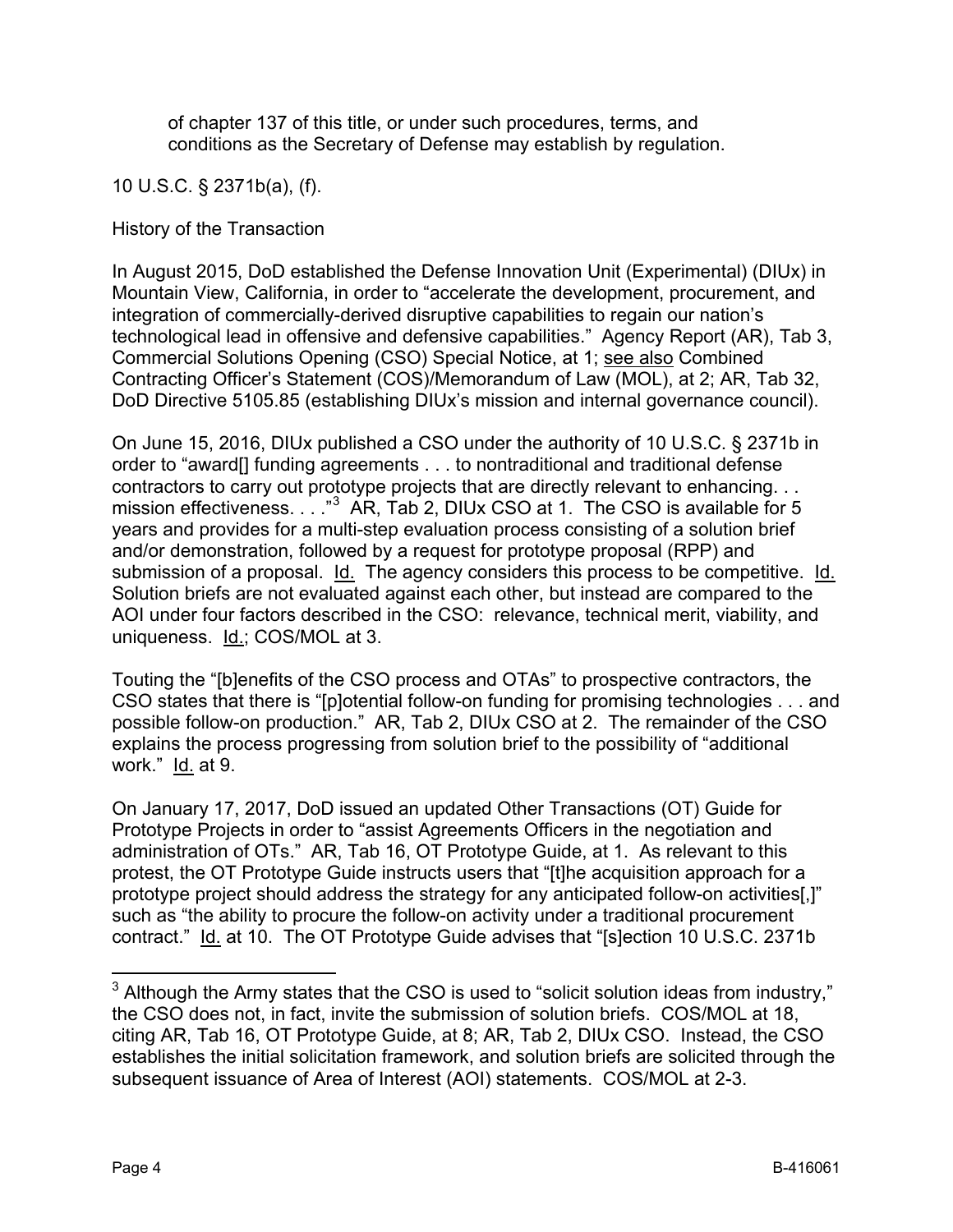authorizes DoD to structure OTs for prototype projects that may provide for the award of a follow-on production contract or transaction . . . ." Id. at 10-11.

Also in January 2017, a [DELTED] in a building on [DELETED], damaged some of the computer servers housed there that supported the U.S. Transportation Command (TRANSCOM). Hearing Transcript  $(Tr.)$  at 3[4](#page-4-0)4:19-346:8.<sup>4</sup> After the servers were repaired, the TRANSCOM commander created a team to address the risks associated with local server outages, with special consideration of a cloud-based solution. Id. at 346:14-347:5; 481:16-19. In exploring the problem, the team identified that many of TRANSCOM's software applications were legacy applications built with outdated code. As a result, these applications were in a format that did not allow for automatic migration to a cloud-based system. Id. at 358:7-359:1.

The agency asserts that, because the migration of legacy applications is time-intensive and demands significant resources, the TRANSCOM team searched for a "repeatable automated methodology" that could convert and migrate TRANSCOM's local applications to cloud-based applications while maintaining their functionality. Id. at 360:1-14. The TRANSCOM team contacted a range of DoD organizations to assess whether they possessed a solution.  $\underline{Id}$  at 362:21-363:17. Finding no agency with these capabilities, the TRANSCOM team contacted DIUx. Id. at 363:19-20. DIUx confirmed to the TRANSCOM team that several other DoD entities were searching for similar solutions, which the TRANSCOM team relied on as evidence that similar solutions were not in use elsewhere within DoD. Id. at 363:20-364:5; 366:10-18; see also id. at 408:19- 21 ("To the best of my knowledge . . . no one in DoD has been able to implement this.").

DIUx agreed to facilitate TRANSCOM's search for a solution on the dual conditions that TRANSCOM provide funding and that the competition was broadened to encompass problems identified to DIUx by other DoD entities.<sup>[5](#page-4-1)</sup> ld. at 367:6-10; 369:15-19. TRANSCOM worked with DIUx to draft a problem statement that would serve as a public call for solution briefs. Id. at 368:16-17. DIUx combined the "different requirements" of TRANSCOM and two other DoD entities--one from at Hanscom Air Force Base and the other from the Pentagon in Arlington, Virginia--into a single announcement seeking solution briefs. Id. at 195:7; 369:14-22; AR, Tab 25, AOI, at 2. DIUx published the consolidated announcement, now called an AOI, on March 10, 2017. AR, Tab 25, AOI. The AOI, titled "Agile Systems Development Environment," read as follows:

<span id="page-4-0"></span> <sup>4</sup> On April 19-20, 2018, GAO held a hearing in this protest. Four witnesses testified: the agreements officer who signed the P-OTA, the principal assistant responsible for contracting, the TRANSCOM executive officer, and TRANSCOM'S chief engineer on this project. Transcript citations in this decision relate to the transcript for this hearing.

<span id="page-4-1"></span> $5$  The record does not identify these entities, so they are referred to throughout only by their associated location.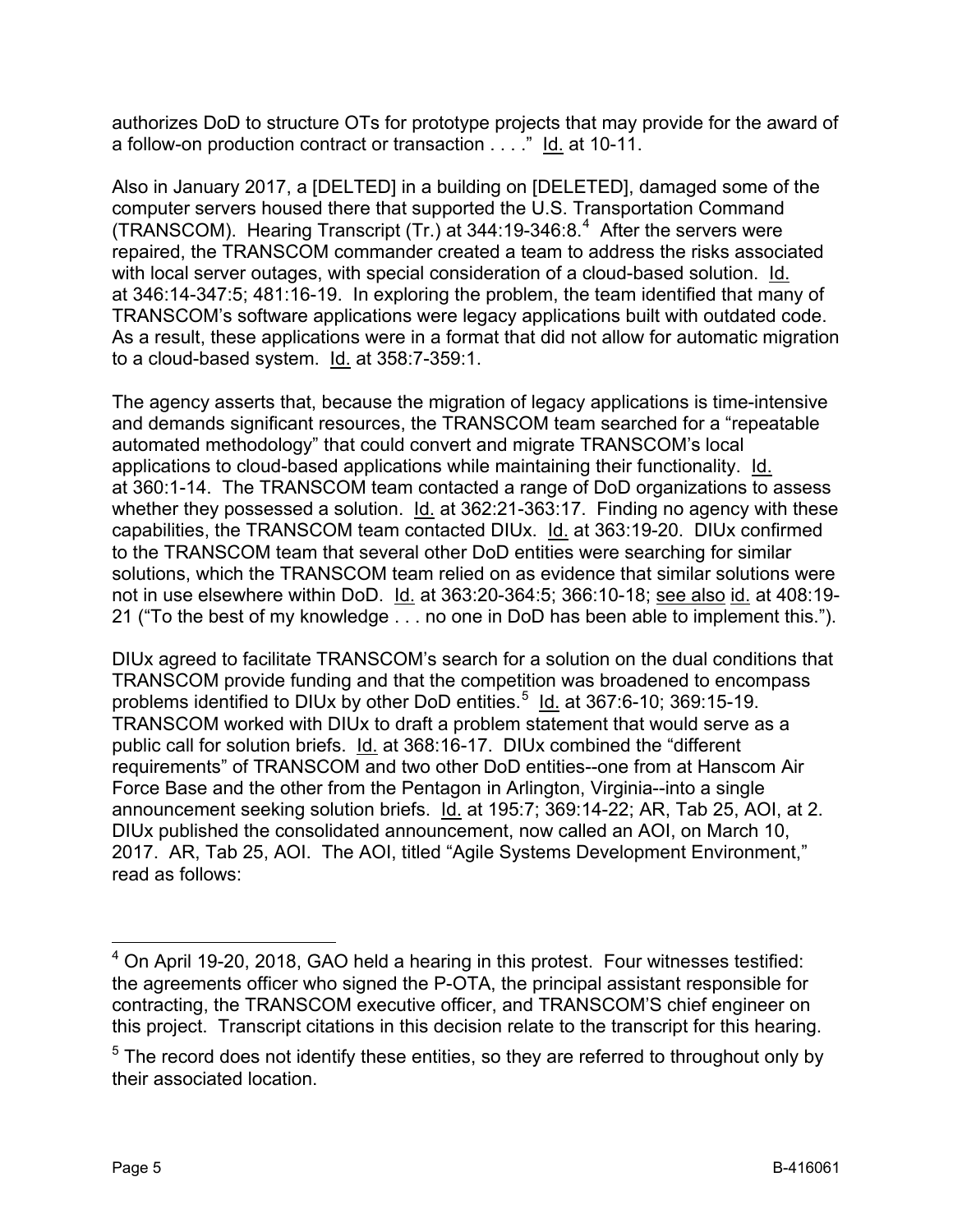Seeking the prototyping<sup>[[6](#page-5-0)]</sup> of a robust and scalable software development environment to enable the modernization of Department of Defense (DoD) command and control systems in a cloud infrastructure. Environment must include a scalable software development and production platform to enable continuous integration, continuous delivery, and operation of new applications, as well as the containerization, rehosting, and refactoring  $\frac{q}{I}$  of existing DoD applications. Additionally, ideal solutions will consist of an ecosystem of software and platforms to rapidly deploy advanced commercial capabilities, to include, but not limited to[:] workflow, geospatial services, data analytics and visualization, and data management. Prototype will be deployed to a government cloud and/or an on premise[s] cloud infrastructure, $[8]$  $[8]$  and the effectiveness of the solutions will be demonstrated through the migration and modernization of a collection of DoD applications. Solutions must be commercially viable and ready to support the application migration within 30 days of award.

Id. at 2. The AOI was posted on the DIUx website from March 10 through March 22. Id. at 3. DIUx received 21 solution briefs, including one from REAN. AR, Tab 26, Vendor List. Oracle did not submit a solution brief. Tr. at 399:11-13.

TRANSCOM and the other teams separately evaluated the 21 solution briefs with DIUx to determine if any of the briefs responded to the solution sought by that entity. Tr. at 391:2-3. Although the AOI stated that "ideal solutions will . . . include geospatial services, data analytics and visualization, and data management," TRANSCOM was not seeking a solution related to geospatial services or data analytics and visualization, and thus presumed that solutions in these areas were sought by the Hanscom and/or Pentagon entities. AR, Tab 25, AOI, at 2; tr. at 377:5-13; 379:13-17; 394:5-8. Therefore, a solution that addressed geospatial services would have been considered not relevant from TRANSCOM's perspective, although it could have still been found responsive and selected by either of the other teams. Id. at 393:1-9. The solution briefs

<span id="page-5-0"></span> $6$  The CSO describes a prototype as "a physical or virtual model used to evaluate the technical or manufacturing feasibility or military utility of a particular technology or process, concept, end item or system." AR, Tab 2, DIUx CSO at 2.

<span id="page-5-1"></span> $^7$  The Army explained that "rehosting is  $\dots$  taking the data as it is today, and migrating it through [an] automated process [to the migration destination, where] it looks exactly the same . . . . Refactoring is . . . changing out some different technologies that that actual application has but . . . for the most part, [the application] stays intact. . . . [Rebuilding] is starting . . . from the ground up, but rebuilding [the application] in a cloud[-]native type of platform." Tr. at 419:15-420:3.

<span id="page-5-2"></span><sup>&</sup>lt;sup>8</sup> In fact, TRANSCOM was not interested in an on-premises or government cloud solution, and instead sought a solution that would be deployed to the governmentapproved commercial cloud. Tr. at 343:11-13; 481:20-482:10.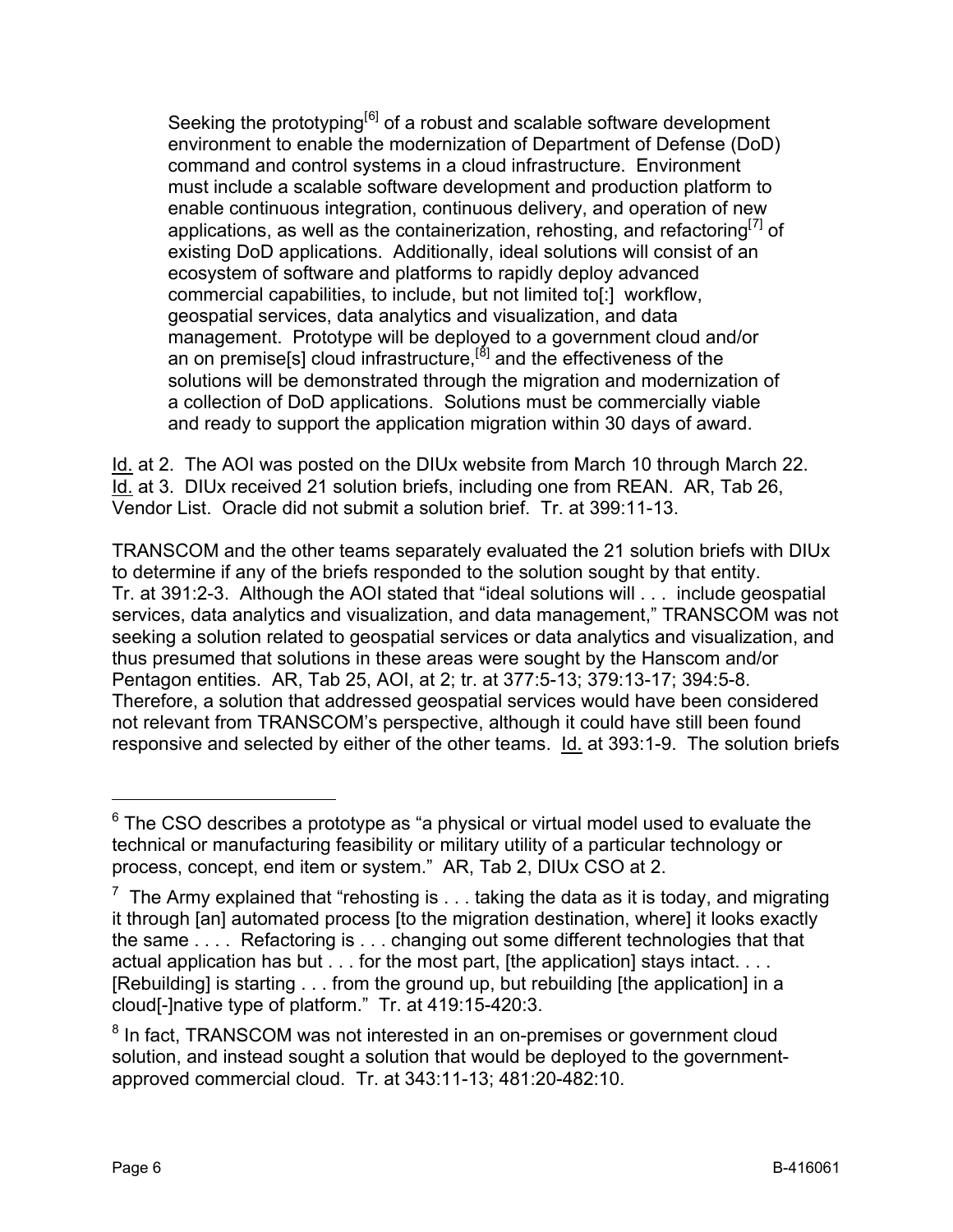were evaluated only against the AOI and were not compared to each other. Id. at 395:21-396:4.

Of the 21 solution briefs received, TRANSCOM, Army Contracting Command – New Jersey (ACC-NJ) $<sup>9</sup>$  $<sup>9</sup>$  $<sup>9</sup>$  and DIUx selected five for a subsequent presentation at which each</sup> company would demonstrate its proposed solution. AR, Tab 28, REAN Evaluation (Solution Brief), at 1-2; tr. at 401:15-22. TRANSCOM, ACC-NJ and DIUx next evaluated the four presentations (one company chose not to participate further) and selected two companies, including REAN, to receive an RPP.<sup>10</sup> AR, Tab 28, REAN Evaluation (Presentation), at 3-4; tr. at 410:16-22. DIUx, TRANSCOM and REAN then collaborated on the REAN RPP, No. DIUx-17-R-0037, which was finalized on April 4. COS/MOL at 4; tr. at 42:21-43:2; AR, Tab 4, RPP. The agency sought "the prototyping of a robust and scalable software development environment to enable the modernization of DoD command and control systems in a cloud infrastructure." Agency Req. for Dismissal, Mar. 6, 2018, at 2. Although the RPP response date was April 14, id. at 1, the agency nevertheless accepted REAN's late prototype proposal, submitted on April 17, and REAN's late pricing proposal, submitted on May 8.<sup>[11](#page-6-2)</sup> AR, Tab 29, REAN Technical Proposal; Tab 30, REAN Pricing Proposal. Neither the RPP nor REAN's proposals referred to a possible follow-on production transaction. Id.; see also AR, Tab 4, RPP.

On May 10, ACC-NJ executed a determination and findings (D&F) to approve the use of its other transaction authority under 10 U.S.C. § 2371b for the award of a prototype OTA to REAN. AR, Tab 5a, Prototype OTA D&F, May 10, 2017.

On May 23, REAN and ACC-NJ entered into prototype OTA No. W15QKN-17-9-1012, with a total value of \$2,426,799, for the rehosting and refactoring of up to six TRANSCOM applications into an unclassified Amazon Web Services (AWS) environment. AR, Tab 6a, Prototype OTA, at 2, 11. The prototype OTA had a 6-month period of performance from the award date. Id. at 20. The transaction also provided that "[t]his OTA will be available for use for a period of 6 months from the date the OTA is awarded." Id. The prototype OTA was modified six times. Modifications P0001

<span id="page-6-0"></span><sup>&</sup>lt;sup>9</sup> Although TRANSCOM was purchasing the prototype, ACC-NJ managed the OTA award in its role as a contracting activity for DIUx. Tr. at 17:8-9; 432:11-16.

<span id="page-6-1"></span> $10$  The REAN demonstration evaluation states that "[t]he ROM [rough order of magnitude] estimated price is acceptable for the proposed prototype" and was "well below expected project constraints. . . ." AR, Tab 28, REAN Evaluation (Demonstration), Apr. 3, 2017, at 4. However, the record does not show that the ROM was finalized prior to the REAN presentation evaluation. AR, Tab 27, REAN Solution Brief; Tab 65, REAN Presentation; see also tr. at 411:19; id. at 159:12-14. At best, the parties discussed a ROM during REAN's presentation. Id. at 159:22.

<span id="page-6-2"></span> $11$  REAN's prototype and pricing proposals are undated, but the document dates were provided in the Agency Report Index. AR, Index, at 3.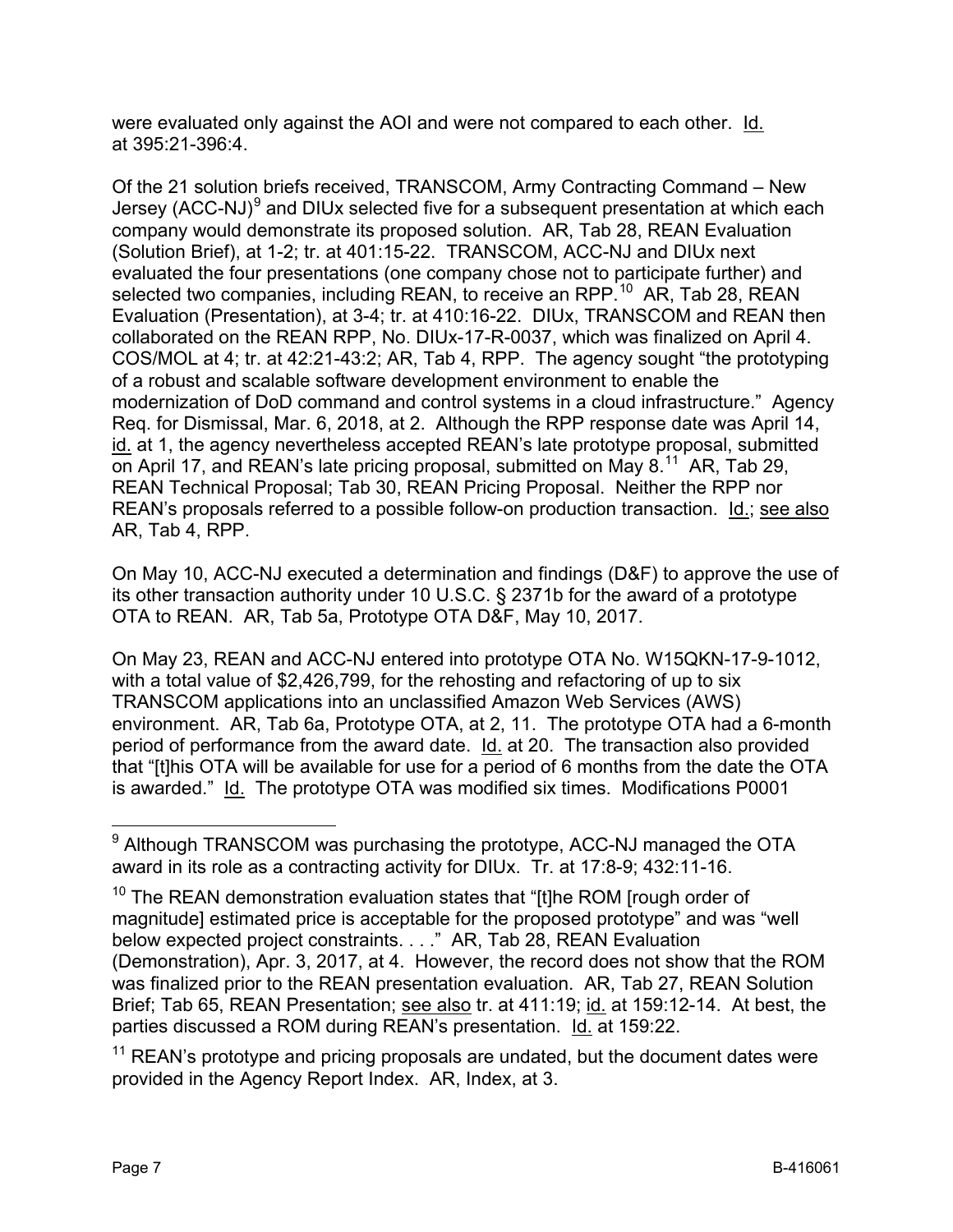through P0004 made administrative changes. Modification P0004, issued on August 2, 2017, also incorporated DoD form DD-254 in order to initiate the process for REAN to be able to work on classified software applications, the first step in potentially adding the migration of classified applications to the prototype OTA.<sup>[12](#page-7-0)</sup> AR, Tab Amend. P0004; tr. at 66:12-68:22.

On August 25, the Army executed a D&F to approve a modification to the prototype OTA to add "assessment and planning for technical and business benefits of full enclave migration<sup>"[13](#page-7-1)</sup> to the scope of work, which previously called for only the migration of individual applications. AR, Tab 8, Enclave D&F, at 1. On August 29, the Army executed the modification to add the movement of enclaves into the prototype and increased the total value of the prototype OTA by \$6,566,283 to \$8,993,082. AR, Tab 7e, Amend. P00005, at 1-2, 11-13.

On November 8, TRANSCOM concluded that REAN had "performed the requirements" of the prototype OTA, despite the fact that the enclave work added with modification P0005 was ongoing. AR, Tab 9, TRANSCOM Mem. for Record, Nov. 8, 2017, at 2. AR, Tab 7e, Amend. P00005, at 1, 11-13. On November 14, ACC-NJ notified REAN that it intended to enter into a P-OTA "as a follow-on to the successful completion of the [prototype OTA], for REAN . . . to deploy, implement and sustain migrated application infrastructure into a Government authorized commercial cloud environment." AR, Tab 10, ACC-NJ P-OTA Ltr., Nov. 14, 2017. On November 16-17, TRANSCOM, REAN, DIUx, and ACC-NJ jointly drafted the P-OTA. COS/MOL at 5-6. On December 11, TRANSCOM finalized an independent government cost estimate (IGCE) of \$116,765,808 for the P-OTA. AR, Tab 40, IGCE, at 2.

On December 22, ACC-NJ executed modification P0006 to modify the prototype OTA to add funding for the enclave work included in modification P0005.<sup> $14$ </sup> AR, Tab 7f, Amend. P0006, at 1. Although the period of performance of individual contract line item numbers was changed, the prototype OTA still provided for a 6-month period of performance and a 6-month period of use from signature date of May 23, 2017, i.e., through November 23, 2017.

On February 1, 2018, ACC-NJ executed a D&F concluding that the requirements of 10 U.S.C. § 2371b had been met, including the completion of the initial prototype project

<span id="page-7-0"></span> $12$  At the time the AOI was drafted, TRANSCOM was not seeking the ability to migrate classified software to an approved classified cloud. Tr. at 381:8-388:13.

<span id="page-7-1"></span><sup>&</sup>lt;sup>13</sup> The agency defines an "enclave" as "a network of interdependent and interpretational applications performing disparate functions, but tied through closely connected entities (e.g., databases, interfaces, etc.)." Agency's Req. for Dismissal, Mar. 6, 2018, at 3 n.3.

<span id="page-7-2"></span><sup>&</sup>lt;sup>14</sup> Modification P0006 was executed almost 1 month after the end of the OTA's period of performance or availability for use.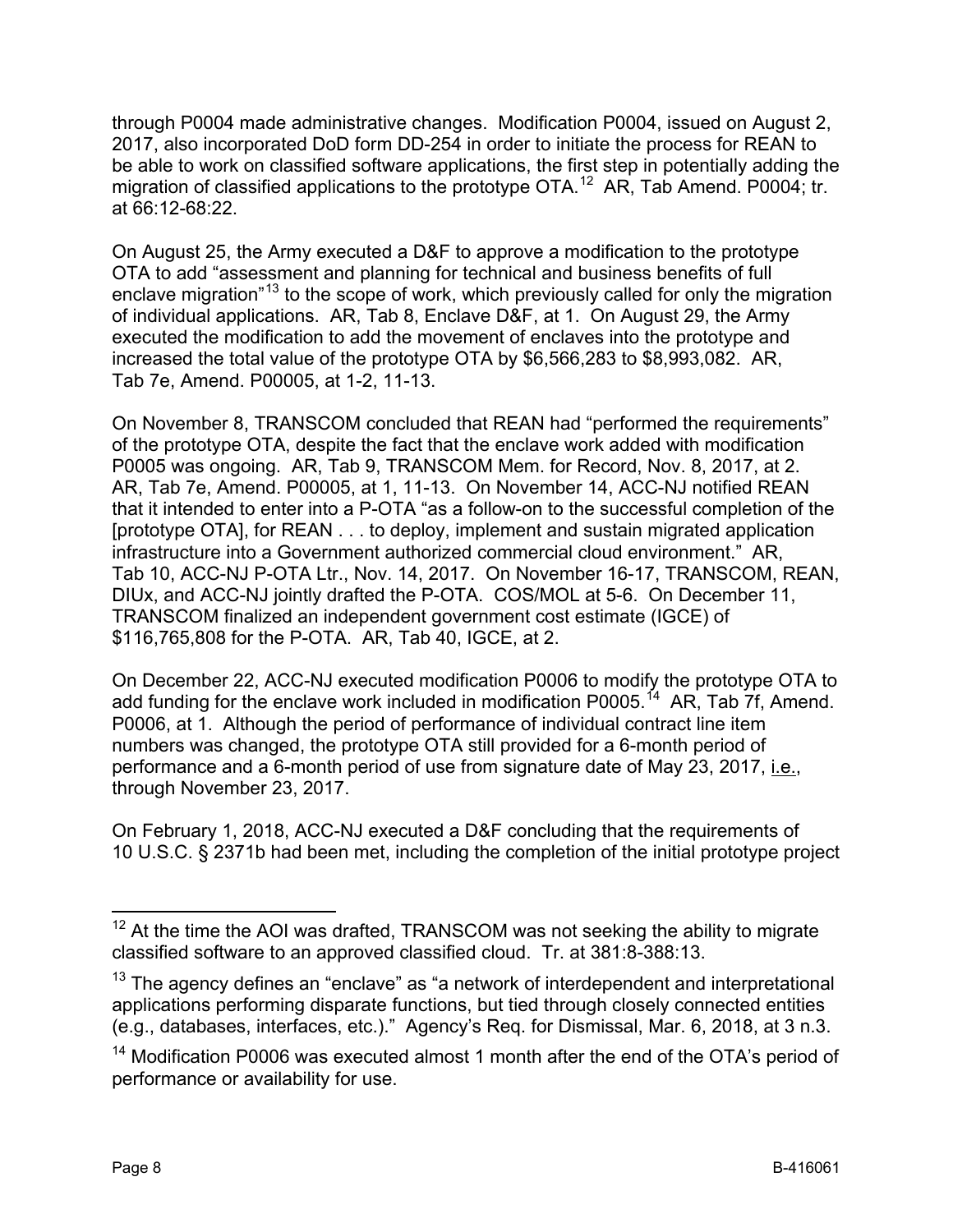for the migration of six applications, and thus ACC-NJ could award the P-OTA.<sup>[15](#page-8-0)</sup> AR, Tab 19, P-OTA D&F. The same day, REAN and ACC-NJ executed the P-OTA, which had a not-to-exceed (NTE) value of \$950 million.<sup>[16](#page-8-1)</sup> AR, Tab 7i, P-OTA. The P-OTA was structured to function similar to an indefinite-delivery, indefinite-quantity (IDIQ) ordering agreement that was available to be used by other DoD entities through an order placed by ACC-NJ. COS/MOL at 7.

On February 2, ACC-NJ placed the first order (Order 1) against the P-OTA in the amount of \$14,121,976, that provides for REAN to establish foundations, and provide refactoring, redeveloping and managed services for TRANSCOM in classified and unclassified environments.<sup>17</sup> AR, Tab 13, P-OTA Order 1 at 4.

On February 12, the Army posted the notice of award to REAN on FedBizOpps, erroneously providing a value of \$950,000 instead of \$950 million. AR, Tab 43, FedBizOpps Notice, at 1. Oracle filed this protest on February 20.

On February 22, the DoD Chief Management Officer and the Undersecretary of Defense (USD) (Acquisition & Sustainment) directed DIUx to "coordinate with ACC-NJ to immediately pause the issuance of any additional orders against" the P-OTA. AR, Tab 11a, DoD Mem., Feb. 22, 1018.

On March 1, the DoD Chief Management Officer and the USD (Research & Engineering) directed DIUx "to work with ACC-NJ to promptly reduce the value of the production agreement to a ceiling of \$65 [million]" and limit the services to TRANSCOM. AR, Tab 11b, DoD Mem., Mar. 1, 2018. On March 6, ACC-NJ advised REAN that only orders for TRANSCOM projects would be placed on the P-OTA, and that the total value would not exceed \$65 million. AR, Tab 11c, ACC-NJ Mem., Mar. 6, 20[18](#page-8-3).<sup>18</sup>

<span id="page-8-0"></span><sup>&</sup>lt;sup>15</sup> As of April 20, the prototype OTA enclave work was not completed. Tr. at 86:18-20. The agency stated that the assessment that the prototype project was completed applied only to the those "parts of the prototype" project described in the prototype OTA prior to its modification. Tr. at 471:18-19.

<span id="page-8-1"></span><sup>16</sup> On January 16, 2018, "[b]ased on the interest received to date [from other DoD agencies interested in placing orders under the P-OTA] coupled with the DoD required acceleration to the cloud," ACC-NJ and DIUx agreed that the NTE value of the P-OTA should be \$950 million. AR, Tab 11, P-OTA Ceiling Determination; Tr. at 118:5-7.

<span id="page-8-2"></span> $17$  As of April 19, REAN was not certified to operate in a classified environment. Tr. at 182:9-10; 182:20-183:2. Nevertheless, Order 1 commits the Army to purchasing AWS's classified and unclassified environments for REAN's anticipated migration of classified and unclassified applications. AR, Tab 13, P-OTA Order 1 at 4-5.

<span id="page-8-3"></span> $18$  By its terms, with the exception of minor administrative changes, the P-OTA may only be amended by bilateral signature. AR, Tab 7i, P-OTA at 16. As a result, the NTE value remains at \$950 million, and the only change was the reduction in the intended use of the instrument. Tr. at 119:22-120:6.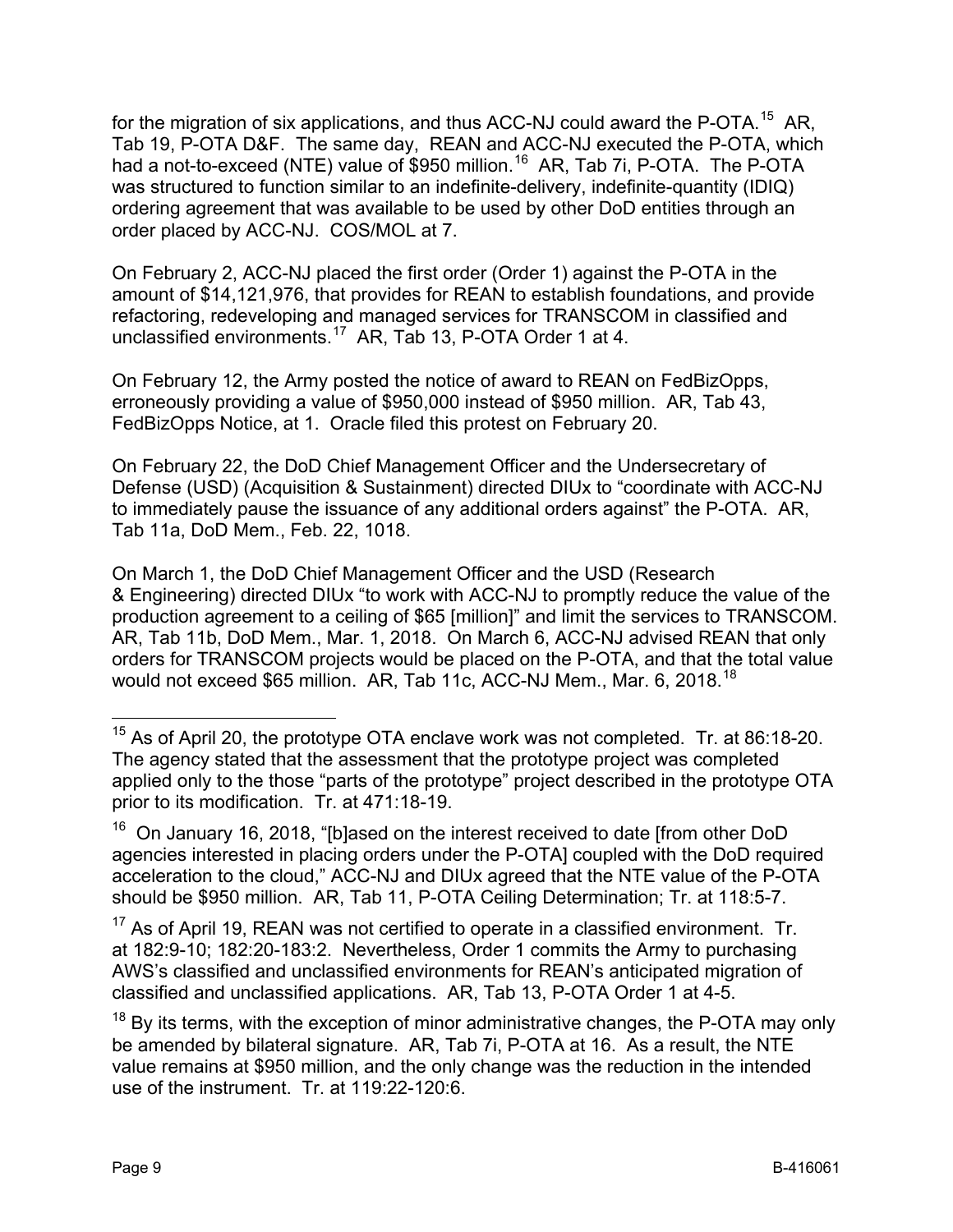## **DISCUSSION**

Oracle contends that the Army's use of its other transaction authority in 10 U.S.C. § 2371b to award the P-OTA did not comply with the statutory provisions. The agency and intervenor argue that Oracle is not an interested party under our Bid Protest Regulations to challenge the agency's use of its other transaction authority and thus the protest should be dismissed. As discussed below, we conclude that the protester is an interested party to pursue its protest of the award of the production OTA. As to the merits of the protest, for the reasons discussed below we conclude that the agency did not properly use its authority under 10 U.S.C. § 2371b in awarding the production OTA, and we sustain the protest.<sup>[19](#page-9-0)</sup>

#### **Jurisdiction**

As a preliminary matter, we review our jurisdiction to hear the challenge to the Army's exercise of its other transaction authority. Oracle contends that "GAO has jurisdiction to review whether an agency properly exercised Other Transaction authority in lieu of using a procurement contract." Protest at 13, citing Rocketplane Kistler, B-310741, Jan. 28, 2008, 2008 CPD ¶ 22. The Army agrees that Rocketplane Kistler provides for

In addition, Oracle contends that the award of the P-OTA was improper because it did not "include a clause that provides for the Comptroller General, in the discretion of the Comptroller General, to examine the records of any party to the agreement or any entity that participates in the performance of the agreement," unless that party has already provided the government with similar audit access, as required by 10 U.S.C. § 2371b(c) for transactions with a value in excess of \$5 million. 10 U.S.C. § 2371b(c)(1), (2); Oracle Post-Hearing Comments at 2. While the agreements officer characterized this omission as an "oversight," the agency later argued that a clause requiring REAN to "maintain adequate records to account for Federal funds received" for inspection by the agreements officer or designee for up to 3 years after the expiration of the prototype satisfied the intent of the statute. Tr. at 115:20; COS/MOL at 8; Agency Post-Hearing Brief at 13. As above, resolution of this protest does not require that we determine whether the absence of this provision resulted in the award of the P-OTA without proper authority.

<span id="page-9-0"></span> $19$  Oracle also argues that the Army did not comply with the requirements of subsection 2371b(a) because the agency failed to obtain the internal approvals or provide the Congressional notifications described therein. Protest at 37. Although the authority to award a follow-on production transaction in subsection (f)(3) rests upon subsection (a), the agency reads the internal approval and Congressional notification provisions as applicable only to prototype projects. Tr. at 251:7-9. Accordingly, the agency views P-OTAs as exempt from these provisions, regardless of value. COS/MOL at 27; tr. at 108:5-6; 251:10-13. Although we do not agree with the Army's statutory interpretation, resolution of this protest does not require that we determine whether the lack of internal approval or Congressional notification resulted in the award of the P-OTA without proper authority.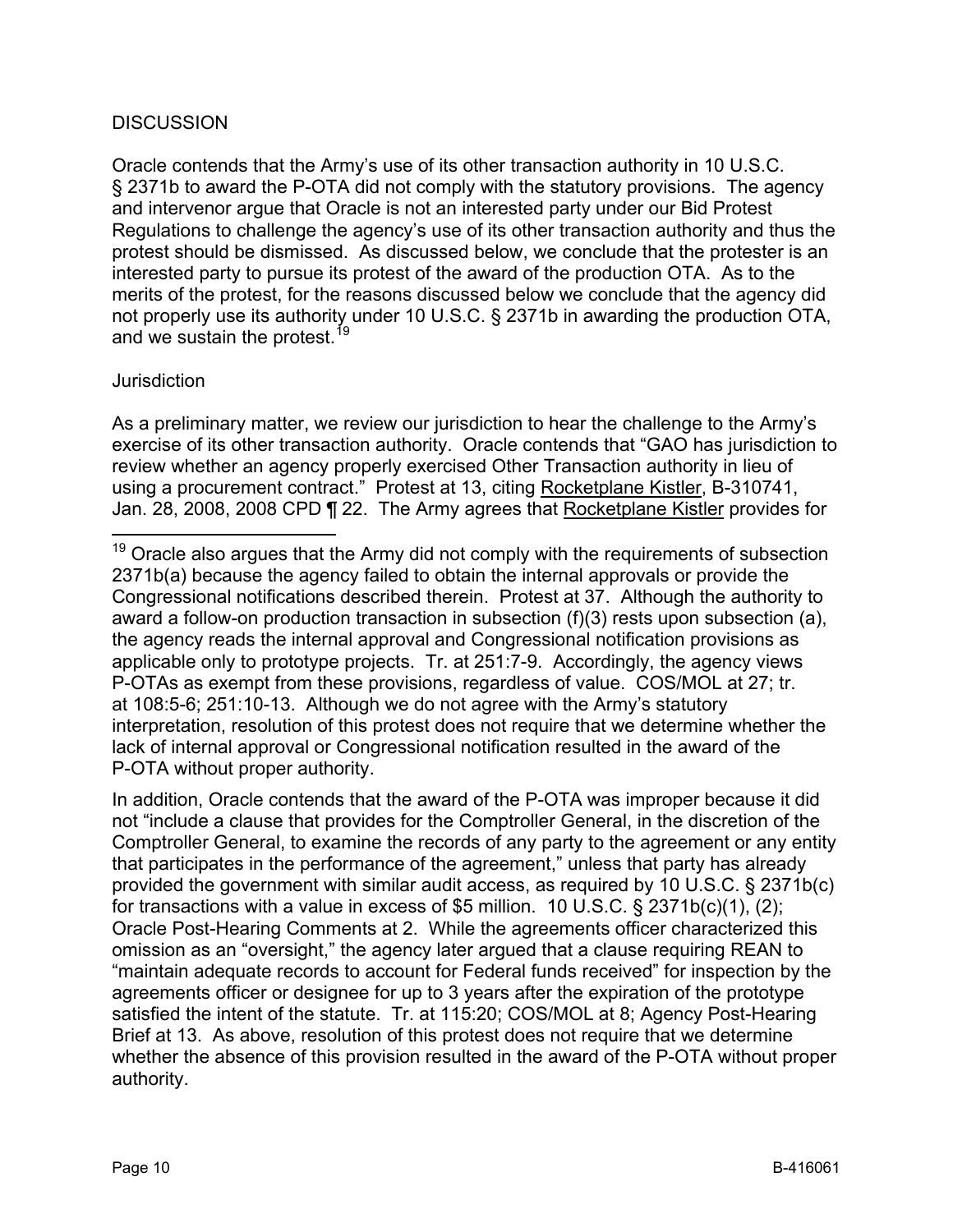limited GAO jurisdiction to review whether "the agency is improperly using [a] nonprocurement instrument . . . ." Agency Req. for Dismissal, Mar. 6, at 5.<sup>20</sup>

Under the Competition in Contracting Act of 1984 (CICA) and our Bid Protest Regulations, we review protests concerning alleged violations of procurement statutes or regulations by federal agencies in the award or proposed award of contracts for the procurement of goods and services, and solicitations leading to such awards. See 31 U.S.C. §§ 3551(1), 3552; 4 C.F.R. § 21.1(a). In circumstances where an agency has statutory authorization to enter into "contracts . . . [or] other transactions," we have concluded that agreements issued by the agency under its "other transaction" authority "are not procurement contracts," and therefore we generally do not review protests of the award or solicitations for the award of these agreements under our bid protest jurisdiction. Rocketplane Kistler, B-310741, Jan. 28, 2008, 2008 CPD ¶ 22 at 3; see also MorphoTrust USA, LLC, B-412711, May 16, 2016, 2016 CPD ¶ 133 at 7-8. We will review, however, a timely protest that an agency is improperly using its other transaction authority. 4 C.F.R. § 21.5(m) (Although "GAO generally does not review protests of awards, or solicitations for awards, of agreements other than procurement contracts, with the exception of awards or agreements as described in § 21.13[,] GAO does, however, review protests alleging that an agency is improperly using a nonprocurement instrument to procure goods or services."); see also Rocketplane Kistler, supra; MorphoTrust USA, supra. In this regard, our Office will review only whether the agency's use of its discretionary authority was proper, i.e., knowing and authorized. MorphoTrust USA, supra, at 8. Because Oracle argues that the Army did not appropriately use its authority under 10 U.S.C. § 2371b to award the P-OTA to REAN, we conclude that our Office has jurisdiction to review this limited protest issue.<sup>21</sup>

<span id="page-10-0"></span> $20$  The Army also argues that the protest is untimely because Oracle did not challenge the March 23, 2017, award of the prototype OTA within 10 days of award. Agency Req. for Dismissal, Mar. 6, 2018, at 9. The protester contends that, since it challenges the award of the P-OTA, and since the P-OTA was published by ACC-NJ on February 12, 2018, its February 20 protest of the P-OTA award was timely filed. Protester's Opp'n to Agency's Req. for Dismissal, Mar. 12, 2018, at 19. Because the protest is limited to the agency's authority to award the P-OTA, and because Oracle filed its protest within 10 days of when it knew or should have known of the award, we conclude that the protest is timely under our Bid Protest Regulations. 4 C.F.R. § 21. 2(a)(2).

<span id="page-10-1"></span> $21$  Oracle argues that the Army must employ a Federal Acquisition Regulation-based procurement unless this option is not "feasible or suitable." See, e.g., Protest at 4. Where, as here, an agency's use of its "other transaction" authority is authorized by statute or regulation, our Office will not review the agency's decision to exercise such authority. MorphoTrust USA, supra, at 9. On this basis, these protest arguments are dismissed.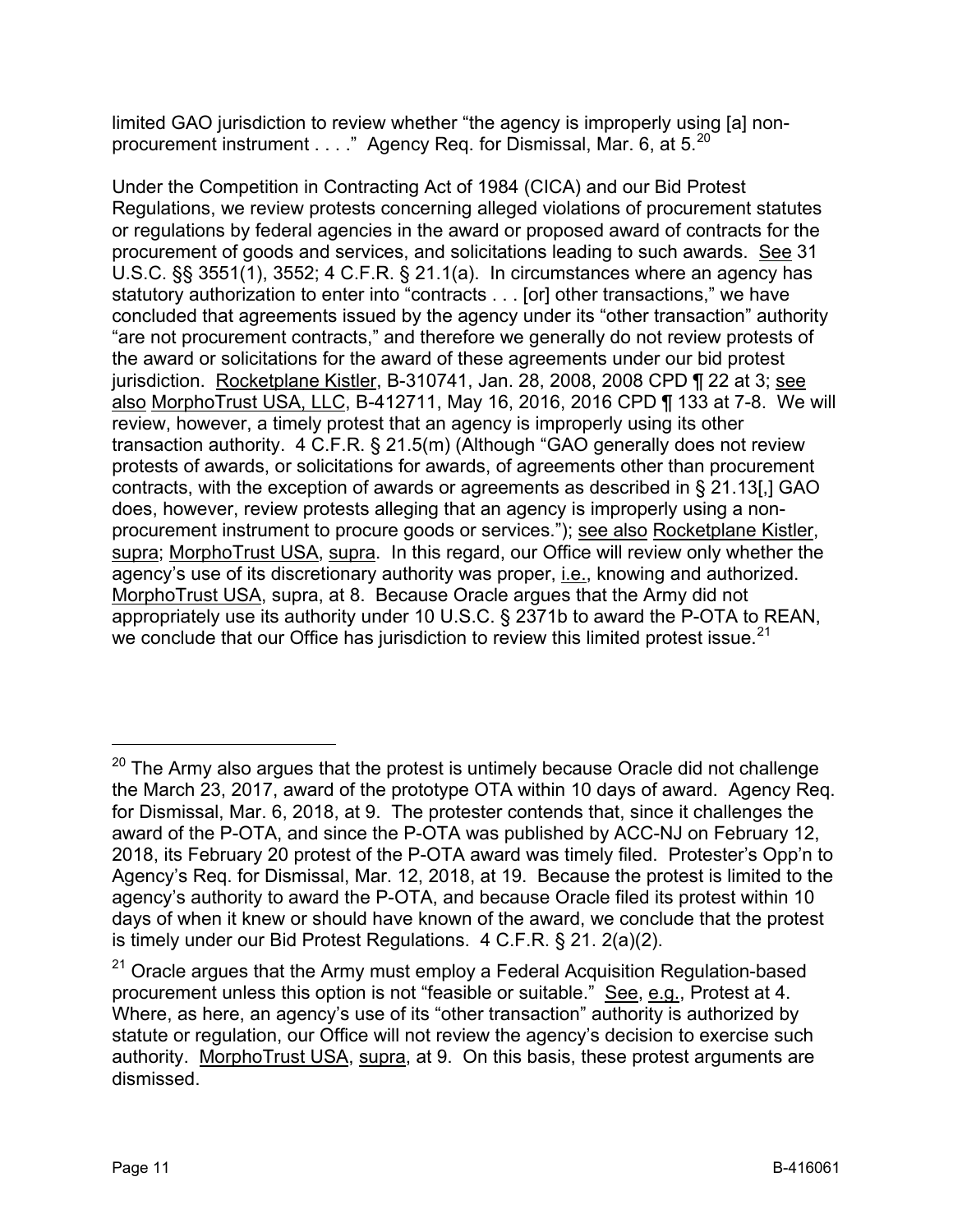## Interested Party

We next consider the Army's argument that Oracle is not an interested party to pursue its protest. Agency Req. for Dismissal, Mar. 6, 2018, at 9-11. Specifically, the agency contends that Oracle's failure to submit a solution brief in response to the June 2016 CSO precludes it from being an interested party, because "Oracle is not an actual or prospective offeror whose direct economic interest would be affected by the award of a contract (or OTA in this case) or by the failure to award a contract (OTA)." Id. at 11 citing 4 C.F.R. § 21.0(a)(1); Agency Post-Hearing Brief, Apr. 27, 2018, at 16, citing Made in Space, Inc., B-414490, June [22](#page-11-0), 2017, 2017 CPD  $\P$  195.<sup>22</sup> The intervenor similarly argues that Oracle's failure to submit a solution brief deprives it of standing to challenge the award of the P-OTA. Intervenor Req. for Dismissal, Mar. 7, 2018, at 6-7.

Oracle asserts that the CSO and the AOI, whether considered collectively or separately, did not provide adequate notice of the agency's intent to award a production OTA, as compared to only a prototype OTA. Protester Post-Hearing Brief at 10-11. The protester also alleges that the AOI did not reasonably advise potential contractors of the solution sought by the agency nor the intended scope of the P-OTA. Protester Opp'n to Req. for Dismissal at 15-21. Oracle contends that if the AOI and/or the CSO had accurately described the prototype competition, or had advised parties that the Army contemplated the award of a P-OTA, it would have submitted a solution brief. Protester Post-Hearing Brief at 10-13.

Determining whether a party is interested involves consideration of a variety of factors, including the nature of issues raised, the benefit or relief sought by the protester, and the party's status in relation to the procurement. See, e.g., Helionix Sys., Inc., B-404905.2, May 26, 2011, 2011 CPD ¶ 106 at 3. Thus, even a protester who did not respond to a solicitation may be an interested party if it has a direct economic interest in the competition of the procurement if its protest is sustained. <u>Id.</u> (protester who did not submit proposal was interested party to challenge solicitation terms that deterred it from competing); Courtney Contracting Corp., B-242945, June 24, 1991, 91-1 CPD ¶ 593 at 4 (protester was interested party, despite not submitting bid or offer, where remedy sought was the opportunity to compete); Afghan Carpet Servs., Inc., B-230638, June 24, 1988, 88-1 CPD ¶ 607 at 3 (protester is an interested party if it is a potential competitor if the protest is sustained, even though it did not submit bid under the protested solicitation); MCI Telecomm. Corp., B-239932, Oct. 10, 1990, 90-2 CPD ¶ 280 at 4-5 (protester was interested party to challenge order as out of scope of the underlying contract, even where protester did not participate in the competition of the contract); Coulson Aviation (USA) Inc. et al., B-409356.2 et al., Mar. 31, 2014, 2014

<span id="page-11-0"></span> $22$  The Army also argues that Oracle is not an interested party because it is "not in line for award even if it prevails in its protest." Agency Req. for Dismissal, Mar. 6, 2018, at 11. However, since solution briefs were not competed against one another, there are no offerors in "line for award" and thus Oracle cannot be uninterested under this test. AR, Tab 2, CSO, at 1.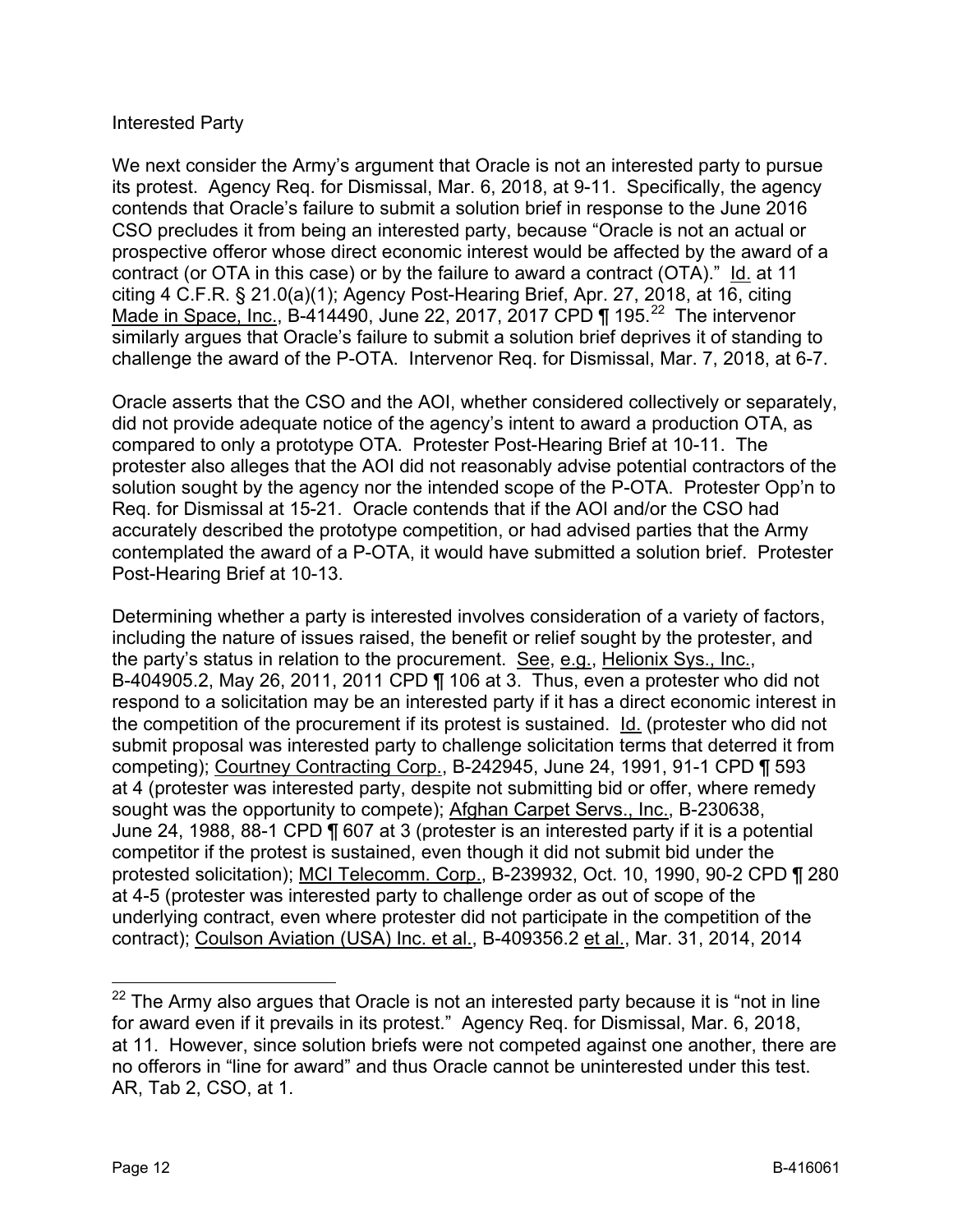CPD ¶ 106 at 16 (protesters were interested parties to challenge sole-source award because if agency decided to meet its needs using a competitive procurement, the protester would be eligible to compete).

In awarding the follow-on P-OTA without competition, the Army relied on the exception under 10 U.S.C. § 2371b(f)(2) that permits such award if a prototype OTA of similar subject matter was competed. Agency Post-Hearing Brief at 9; tr. at 171:17-22. However, the record shows that neither the CSO nor the AOI contemplated the prototype OTA awarded here nor any follow-on P-OTA. For example, the "ideal solution" described in the AOI included geospatial services and data analytics and visualization geospatial, i.e., attributes not sought by TRANSCOM. Compare AR, Tab 25, AOI, at 2 with tr. at 377:5-13; 379:13-17; 394:5-8. Similarly, the AOI stated that DIUx sought deployment "to a government cloud and/or an on-premise[s] cloud infrastructure," while TRANSCOM personnel testified that, in fact, it sought only a solution proposing an off-premise commercial cloud. Compare AR, Tab 25, AOI, with tr. at 345:5-13; 423;13-14; 481:20-482:10; 543:3-14.

Likewise, at the time the AOI was formulated, TRANSCOM did not consider using the solution for the migration of classified software applications. Id. at 382:9-12. Nevertheless, the first order placed on the P-OTA anticipates the migration of classified applications. AR, Tab 13, P-OTA Order 1. More broadly, potential prototype OTA contractors were not advised that the agency intended to award a follow-on P-OTA to a successful vendor. Although the agency argues that the CSO's inclusion of "possible follow-on production" among OTA benefits provided adequate notice, we find this statement too vague and attenuated to describe the agency's intended procurement.

Therefore, the material differences between the AOI and the actual solution sought by the agency provide a sufficient basis for the protester to argue that it would have submitted a solution brief had the AOI reasonably described the intended procurement. Thus, although Oracle did not submit a solution brief, we conclude that it is an interested party to challenge the agency's use of its OTA authority because it has a direct economic interest in the agency's award here. See Space Exploration Techs. Corp., B-402186, Feb. 1, 2010, 2010 CPD ¶ 42 at 4 n.2 (finding protester to be interested party to challenge order under IDIQ contract, even where protester was not a vendor under the IDIQ contract, where protester challenged the order as outside the scope of the IDIQ contract). Where, as here, a protest involves an award which is allegedly defective because it was not made with appropriate authority, a protester's economic interest in a competed solicitation if the protest is sustained is sufficient for it to be considered an interested party even if the protester has not competed under the allegedly defective solicitation.<sup>23</sup> See Afghan Carpet Servs., supra, at 3.

<span id="page-12-0"></span> $23$  The Army also asserts that Oracle is not an interested party because the protester allegedly does not have a certain certification, which the Army alleges was a necessary qualification for selection during the prototype evaluation. Agency Post-Hearing Brief at 17-18. However, neither the CSO nor the AOI refers to this certification (continued...)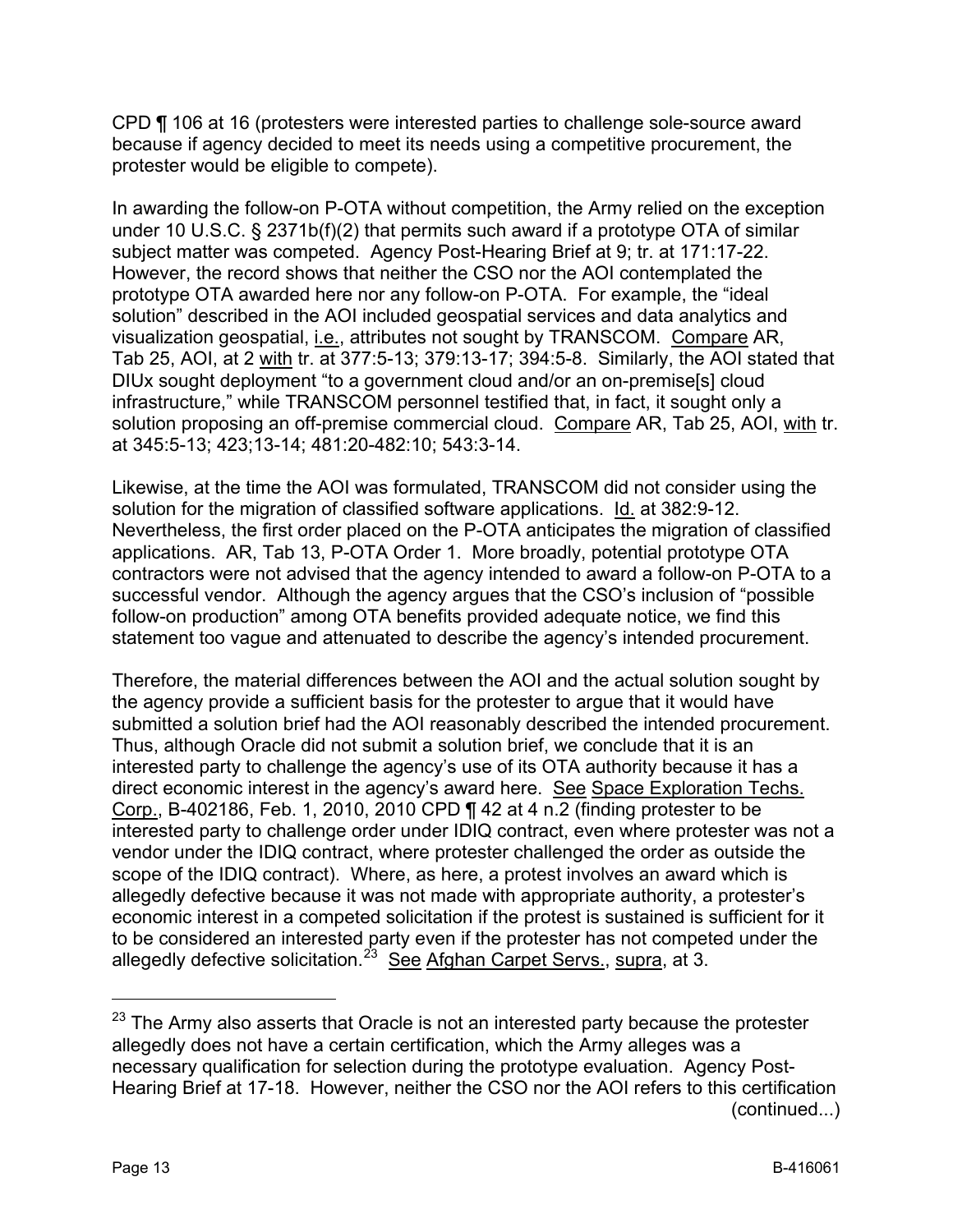# Prototype

Oracle contends that the agency did not have the authority to award the P-OTA because, in the protester's view, the initial, prototype OTA was commercial in nature and thus did not qualify as a prototype project under 10 U.S.C. § 2371b(a). Protest at 5, 20-24. The Army argues the prototype OTA properly qualified as a prototype project because it complied with internal guidance. COS/MOL at 14. The agency sought a "repeatable process that highly automates the installation of these applications and the op[eration]s and maintenance of these applications down the road into a commercial cloud environment," which, it argues, meets the definition of a prototype project. Tr. at 421:8-12. In this regard, the agency contends that a commercial program could still qualify as a prototype project if it had not been previously deployed within the DoD, in part due to the DoD's stringent security requirements. Id. at 408:12-15, 415:17-22. In this regard, neither the agency nor the protester could identify any DoD entity that had successfully implemented a similar automated migration program. Id. at 408:19-21.

The statute itself does not define the term "prototype," but the DoD OT Guide for Prototype Projects defines a prototype project as follows:

A prototype project can generally be described as a preliminary pilot, test, evaluation, demonstration, or agile development activity used to evaluate the technical or manufacturing feasibility or military utility of a particular technology, process, concept, end item, effect, or other discrete feature. Prototype projects may include systems, subsystems, components, materials, methodology, technology, or processes. By way of illustration, a prototype project may involve: a proof of concept; a pilot; a novel application of commercial technologies for defense purposes; a creation, design, development, demonstration of technical or operational utility; or combinations of the foregoing, related to a prototype.

AR, Tab 16, OT Prototype Guide, at 4.

We find that the original effort procured under the prototype OTA properly consisted of a prototype project. In this regard, the migration of TRANSCOM's applications can fairly be called a "pilot" or "test" program, as well as a "demonstration" of REAN's capabilities. The agency procured an "agile systems development enterprise" that included "the demonstration of a repeatable framework consisting of tools, processes and methodologies for securing, migrating (re-hosting) and refactoring, existing applications into a government-approved commercial cloud environment." AR, Tab 6a, Prototype

 $\overline{a}$ 

<sup>(...</sup>continued)

as a requirement or as part of the evaluation criteria. AR, Tab 2, CSO; Tab 25, AOI. As such, this argument provides no basis to dismiss the protest.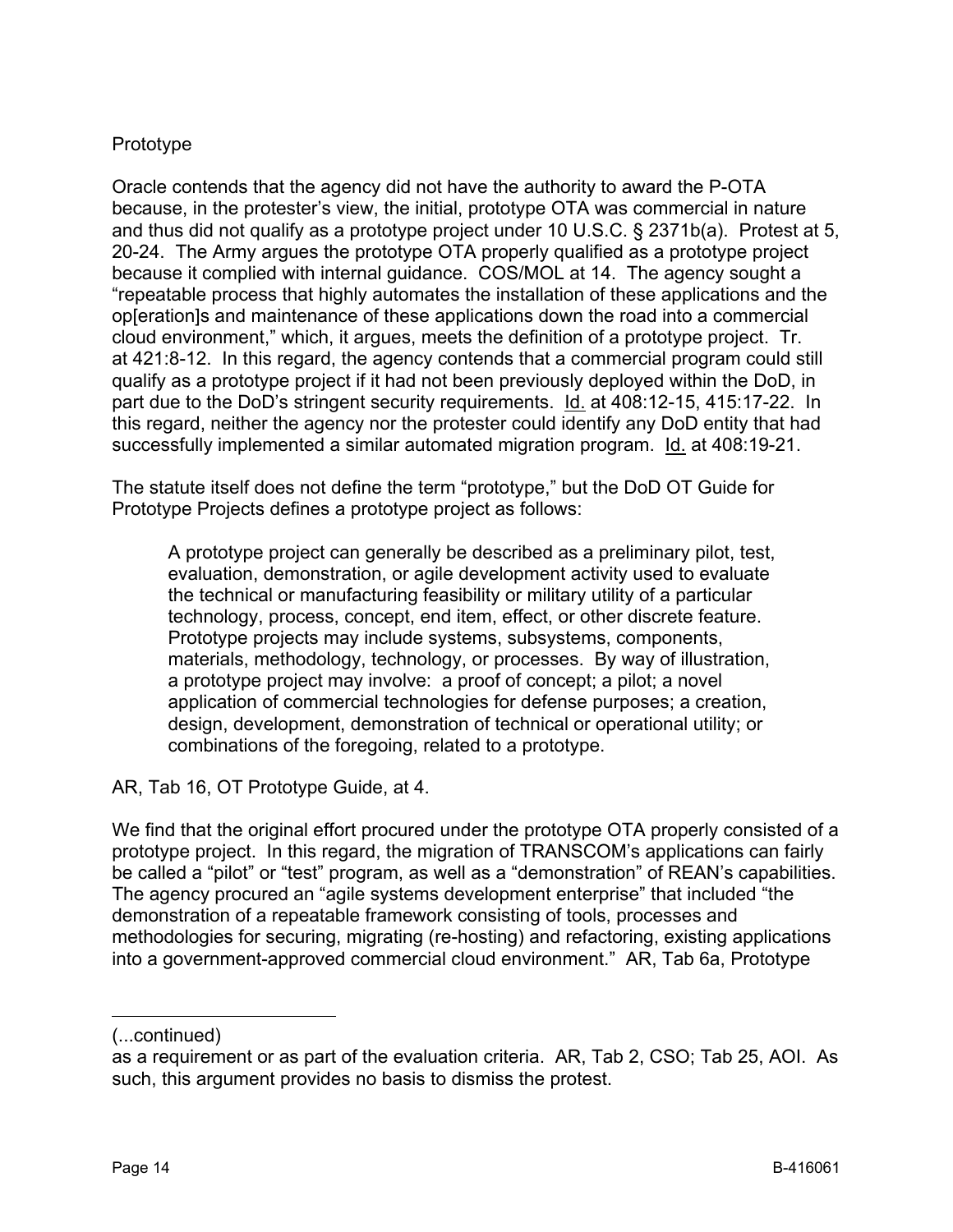OTA, at 12. The initial award consisted of a proof of concept. AR, Tab 5a, Prototype OTA D&F, at 4.

Although the protester urges our Office to apply a dictionary definition of "prototype," instead of that in the OT Prototype Guide, we decline to do so where the agency guidance was published well in advance of the AOI and the protester does not explain how the definition in the OT Prototype Guide is improper, ambiguous, or should be disregarded in favor of another definition. See, e.g., AINS, Inc., B-400760.4, B-400760.5, Jan. 19, 2010, 2010 CPD ¶ 32 at 11 (relying on internal guidance for definition of terms); Protest at 22-23. On this record, we conclude that the underlying prototype OTA properly consisted of a prototype project.

Follow-On Production Transaction Without Competitive Procedures

This protest also challenges the agency's use of its statutory authority to award a followon P-OTA under 10 U.S.C. § 2371b(f). Both Oracle and the Army agree that the P-OTA was awarded without competitive procedures, relying on the exception under subsection (f)(2). Protester Post-Hearing Brief at 22-25; Agency Post-Hearing Brief at 7. Oracle argues that the Army lacked the authority to award a follow-on P-OTA because the prototype OTA did not provide for a follow-on P-OTA, as required by subsection (f)(1). Protester Comments at 24-25. Oracle also alleges that the P-OTA award was improper because the prototype project is not complete, a prerequisite to award under subsection  $(f)(2)(B)$ <sup>24</sup> Protester Post-Hearing Brief at 64. The agency contends that its award of the P-OTA complied with the relevant statutory requirements to enter into a follow-on production transaction. COS/MOL at 50. Here, we find that the Army did not comply with the statutory provisions regarding the award of a P-OTA because the prototype OTA did not provide for the award of a follow-on production transaction and because the prototype project provided for in the prototype OTA has not been completed.

<span id="page-14-0"></span> $24$  The protester also raises a variety of related protest grounds. After review, we find that none of these arguments provides an independent basis to sustain the protest. For example, Oracle also asserts that the agency did not comply with the provision in subsection (f)(2)(A) that requires competitive procedures to have been used to select the parties to the prototype OTA in order to award a follow-on P-OTA without competitive procedures. Protester Post-Hearing Brief at 23. The June 2016 CSO provides that the procedures therein constitute a "competitive process." AR, Tab 2, CSO, at 1. The AOI was published on March 10, 2017. AR, Tab 25, AOI. There is nothing in the record to suggest that the agency did not follow the procedures in the CSO in selecting REAN for the prototype award. To the extent that Oracle now challenges those procedures as not in compliance with subsection (f)(2)(A), this is an untimely challenge to the terms of the solicitation. 4 C.F.R. § 21.2(a)(1). To the extent that Oracle contends that the P-OTA was outside of the scope of the CSO and AOI, given the bases for sustaining the protest described below, we need not address this argument in order to resolve the protest. See, e.g., Protester Comments at 35-36.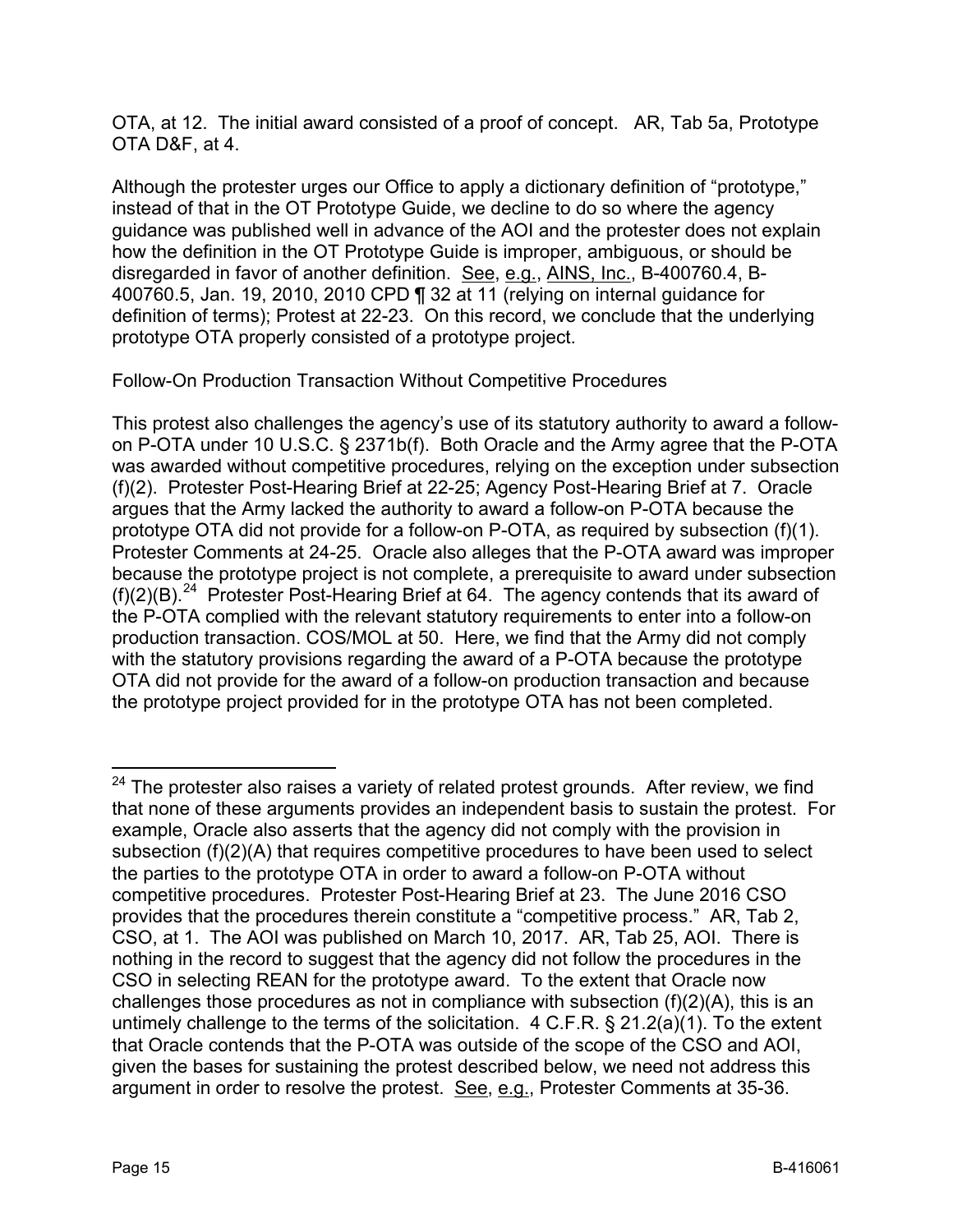The provision at issue here, subsection (f), "Follow-on Production Contracts or Transactions," states:

(1) A transaction entered into under this section for a prototype project may provide for the award of a follow-on production contract or transaction to the participants in the transaction. A transaction includes all individual prototype subprojects awarded under the transaction to a consortium of United States industry and academic institutions.

(2) A follow-on production contract or transaction provided for in a transaction under paragraph (1) may be awarded to the participants in the transaction without the use of competitive procedures, notwithstanding the requirements of section 2304 of this title, if—

(A) competitive procedures were used for the selection of parties for participation in the transaction; and

(B) the participants in the transaction successfully completed the prototype project provided for in the transaction.

(3) Contracts and transactions entered into pursuant to this subsection may be awarded using the authority in subsection (a), under the authority of chapter 137 of this title, or under such procedures, terms, and conditions as the Secretary of Defense may establish by regulation.

# 10 U.S.C. § 2371b(f).

The starting point for our analysis is the statutory language used by Congress. See Consumer Prod. Safety Comm'n v. GTE Sylvania, Inc., 447 U.S. 102, 108, 100 S. Ct. 2051, 64 L. Ed. 2d 766 (1980) ("We begin with the familiar canon of statutory construction that the starting point for interpreting a statute is the language of the statute itself."). In construing the statute, "'we look first to its language, giving the words used their ordinary meaning.'" Ingalls Shipbuilding, Inc. v. Director, Office of Workers' Compensation Programs, 519 U. S. 248, 255, 117 S. Ct. 796, 136 L. Ed. 2d 736 (1997) (quoting Moskal v. United States, 498 U. S. 103, 108, 111 S. Ct. 461, 112 L. Ed. 2d 449 (1990)). Generally, we must give effect to all words in the statute, as Congress does not enact unnecessary language. Life Techs. Corp. v. Promega Corp., 580 U.S. 137 S. Ct. 734, 740, 197 L. Ed. 2d 33, 41 (2017) (citing Hibbs v. Winn, 542 U.S. 88, 89, 124 S. Ct. 2276, 159 L. Ed. 2d 172 (2004)). It is a cardinal principle of statutory construction that a statute ought to be so construed that, if it can be prevented, no clause, sentence, or word shall be superfluous, void, or insignificant. TRW Inc. v. Andrews, 534 U.S. 19, 31, 122 S. Ct. 441, 151 L. Ed. 2d 339 (2001), citing Duncan v. Walker, 533 U.S. 167, 174, 121 S. Ct. 2120, 2125, 150 L. Ed. 2d 251 (2001). If the statutory language is clear and unambiguous, the inquiry ends with the plain meaning. Myore v. Nicholson, 489 F.3d 1207, 1211 (Fed. Cir. 2007) (internal citations omitted). GAO likewise applies the "plain meaning" rule of statutory interpretation. See, e.g., Technatomy Corp., B-405130, June 14, 2011, 2011 CPD ¶ 107.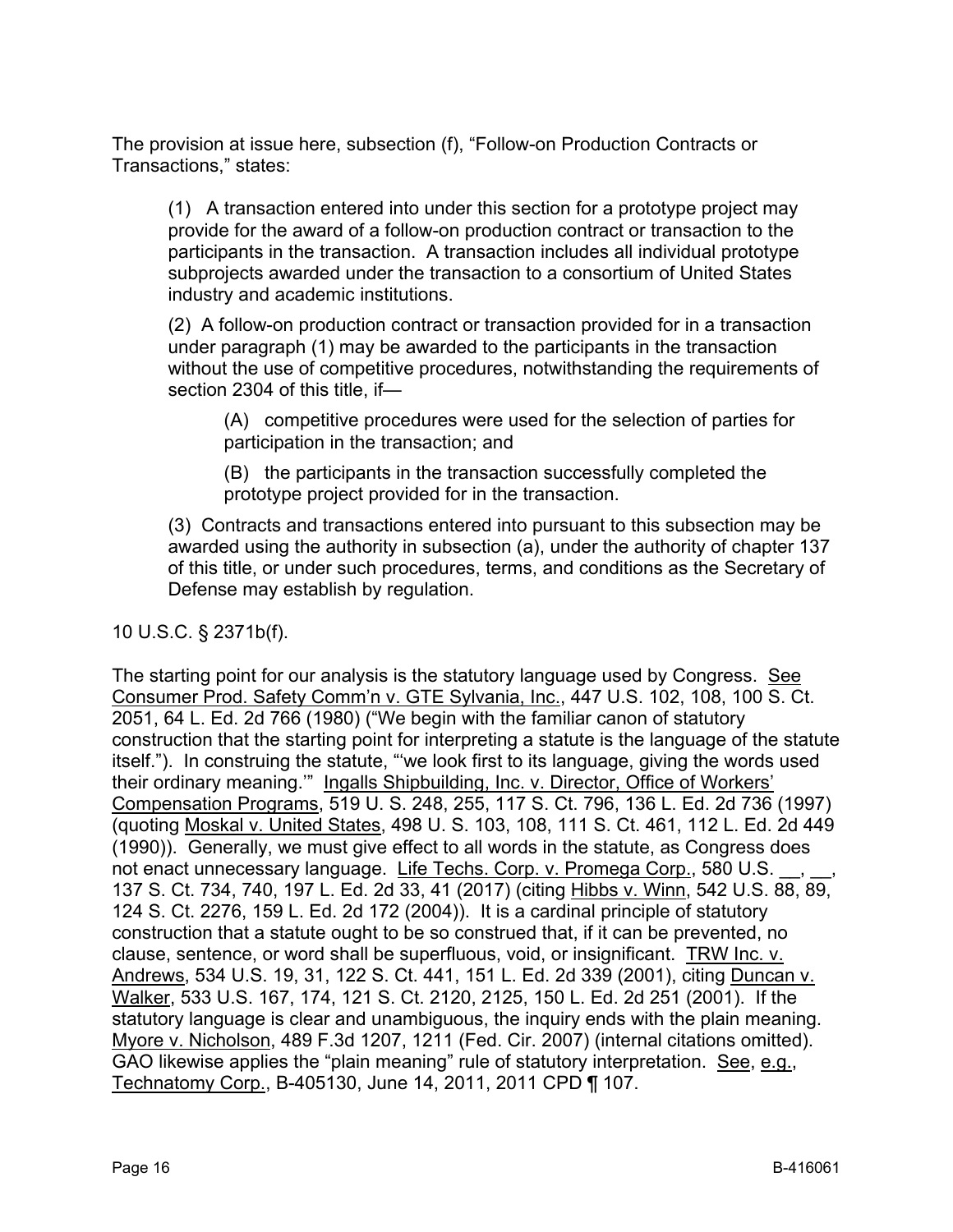#### Follow-on Transaction

Applying the principles above to the language of 10 U.S.C. § 2371b(f), we conclude that a follow-on P-OTA may only be awarded to the prototype transaction participants without the use of competitive procedures if the "transaction entered into under this section for a prototype project"--i.e., the prototype OTA itself--"provide[d] for the award of a follow-on production contract or transaction to the participants in the transaction." 10 U.S.C. § 2371b(f)(1), (2). The Army acknowledges that the prototype OTA does not in any way "provide for" a follow-on P-OTA. Agency Post-Hearing Brief at 10. The agency contends, however, that the June 2016 CSO's references to a possible followon P-OTA satisfy the statutory requirement to "provide for" a P-OTA. Id. at 11 ("The language in the CSO has the same effect as if it were specifically incorporated in the individual prototype OTAs – it is clearly an optional part of the intent of the parties from the inception, if the prototype is successful."); see also tr. at 257:5-13 ("Q. Where is your . . . authority to award a follow-on production transaction without having that follow-on transaction being initially provided for in a transaction under paragraph [(f)]1? A: Again, I point to the CSO and the fact that we had in there[,] in the solicitation document that we were going to potentially go to commercial.").

The agency argues that the CSO's language properly "provides for" a follow-on P-OTA in accordance with subsection 2371b(f)(1), in order to allow for a non-competitive award of a P-OTA under (f)(2). Agency Post-Hearing Brief at 10-11. This position, however, fails to consider that such award is only permitted if there is a provision for follow-on production included in "[a] transaction entered into under this section." 10 U.S.C. § 2371b(f)(1). In this regard, the CSO (and for that matter, the AOI) cannot be a "transaction [that is] entered into," because it is a standalone announcement. Id. The "transaction" is the legal instrument itself, and not the solicitation documents. MorphoTrust, supra, at 6; see also Exploration Partners, supra, at 4. Thus, the only reasonable reading of this phrase is as a reference to the prototype OTA itself, which does qualify as a "transaction [that is] entered into." Id. We therefore conclude that the Army's argument as to the sufficiency of the CSO references is unreasonable because it neither reflects the ordinary meaning of the statute nor accounts for all of the phrases therein. TRW Inc. v. Andrews, supra; Alaska Dept. of Envtl. Conservation v. Environmental Protection Agency, 540 U.S. 461, 489 n.13, 124 S. Ct. 983, 157 L. Ed. 2d 967 ("a statute ought, upon the whole, to be so construed that, if it can be prevented, no clause, sentence, or word shall be superfluous, void, or insignificant") (citation omitted).

Not only is this reading consistent with the plain meaning of the statute, but it is also concordant with the agency's own internal guidance, which advises that the agency's "acquisition approach should . . . [a]ddress the OT source selection process, the nature and extent of the competition for the prototype project, and any planned follow-on activities." AR, Tab 16, OT Prototype Guide at 10; id. at 6 ("It is the Agreements Officer's responsibility to ensure that the terms and conditions negotiated [for the prototype OTA] are appropriate for the particular prototype project and should consider expected follow-on needs."). The agency explains, however, that although all of the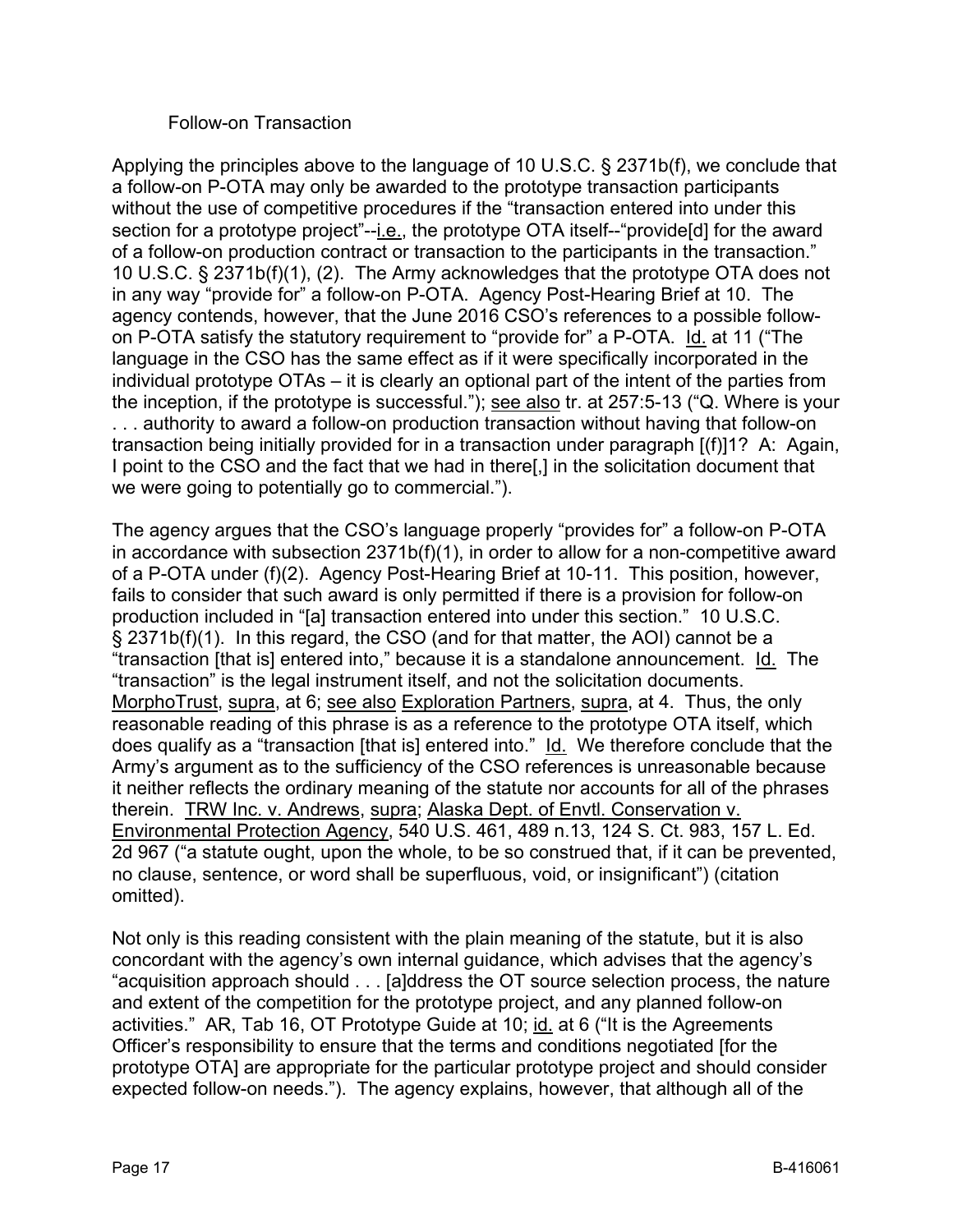DIUx OTAs contemplate that the prototype "projects may eventually result in follow-on production," planning for a P-OTA was not addressed at the time of the award of the prototype OTA because "it's too early in the process." Tr. at 157:18-20; 158:1.

Thus, because the plain and unambiguous meaning of the statute provides that the Army only has the authority to award a follow-on P-OTA if it was provided for in the prototype OTA, and because the prototype OTA here included no provision for a followon P-OTA, we conclude that the Army lacked the statutory authority to award the P-OTA and sustain the protest on this basis.

Completion of Prototype Project

As another prerequisite to award of a P-OTA without competition, subsection (f)(2) states that "the participants in the transaction [must have] successfully completed the prototype project provided for in the transaction." 10 U.S.C. § 2371b(f)(2)(B). Oracle asserts that the agency lacked authority to award the P-OTA because the prototype project was not completed. Protester Post-Hearing Brief at 63-64. The Army contends that "[t]he prototype project was successfully completed (as required by section (f)(2)(B)) under the prototype other transaction agreement awarded to REAN on May 23, 2017." COS/MOL at 22.

The prototype OTA as awarded contemplated the migration of six applications, and the option to migrate an additional six. AR, Tab 6a, Prototype OTA, at 4, 7. The prototype OTA was subsequently modified to include enclave migration.[25](#page-17-0) AR, Tab 7e, Amend. P0005, at 1 ("The purpose of this modification is to incorporate the movement of Enclaves into the prototype effort."). The enclave work was not completed on February 1, 2018, when the Army signed the D&F approving the award of the P-OTA and awarded the P-OTA. Tr. at 86:18-20.

The Army acknowledges that the enclave work is not complete, but contends that its award of the P-OTA was nevertheless in compliance with the statute because REAN had completed those "parts of the prototype" project that were included in the P-OTA. COS/MOL at 30 ("Only those same capabilities successfully prototyped are included in the production OT."); tr. at 471:19. Because award of a P-OTA requires "successful[] complet fion of the prototype project provided for in the transaction," the Army in essence argues that, for the purposes of awarding the \$950 million P-OTA, the enclave work is not part of the prototype project. COS/MOL at 21; 10 U.S.C. § 2371b(f)(2).

<span id="page-17-0"></span> $25$  Although the modification adding funding for the enclaves was signed on December 22, i.e., after the prototype OTA had apparently expired, the enclaves were added as part of the prototype OTA scope of work on August 29, prior to the expiration. AR, Tab 7f, Amend. P0006; Tab 7e, Amend. P0005. In this regard, the agency also argues that the failure to change the period of performance in the prototype OTA was, alternatively, an oversight. Agency Post-Hearing Brief at 5.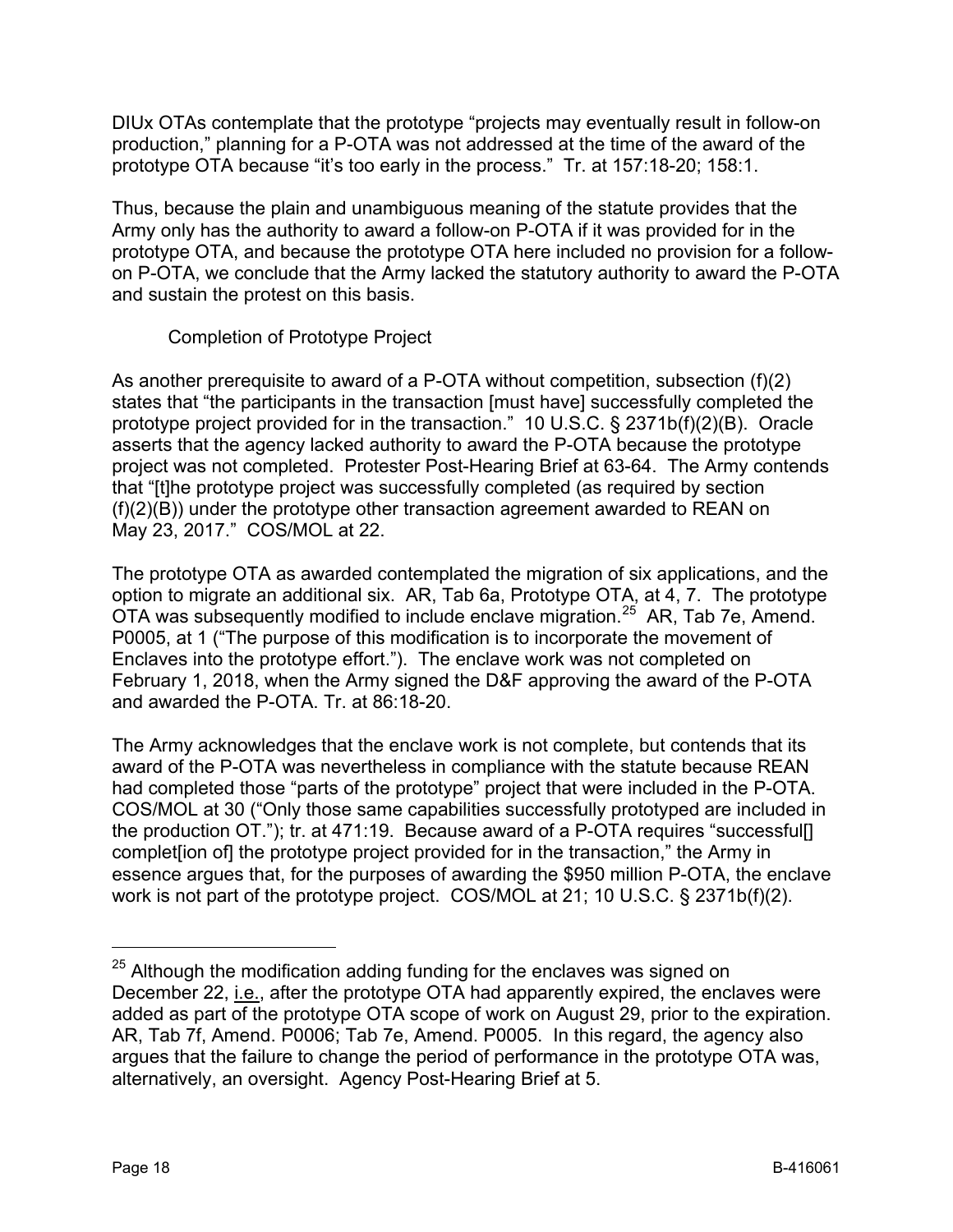We apply the same principles of statutory interpretation described above to determine whether the requirement for successful completion of "the prototype project provided for in the transaction" refers to all of the prototype project or only the project as initially awarded. Again, the plain meaning of the phrase "completed the prototype project provided for in the transaction" is the entire prototype project described in the transaction, i.e., the instrument itself. Here, the record shows that the transaction includes enclaves. Furthermore, if the enclaves were not properly part of the "prototype project," then they would not be included in the Army's award authority under 10 U.S.C. § 2371b(a).

The Army argues, on one hand, that the enclaves were properly added to the prototype OTA as an in-scope modification, and that the prototype OTA has not expired. Agency Post-Hearing Brief at 6. On the other hand, the Army asserts that the prototype project has been completed. COS/MOL at 21-23. These inconsistent positions are not persuasive, because it is unreasonable to simultaneously conclude that the modifications were effective to change the scope of work and extend the period of performance, but did not form part of the prototype effort. We agree with the Army that the prototype OTA was modified to include enclave migration. As a result, enclave migration now forms part of the prototype project. It is undisputed that this work is not complete. As a prerequisite to award of a P-OTA, the statute requires successful completion of "the prototype project provided for in the transaction." 10 U.S.C. § 2371b(a). Because the prototype project provided for in the transaction has not been successfully completed, we conclude that the Army did not comply with the statutory requirements in awarding the P-OTA, and we sustain the protest.

#### RECOMMENDATION

As set forth above, we conclude that the Army had no authority to award the P-OTA here. As a result, we recommend that the Army terminate the P-OTA and review its procurement authority in accordance with this decision. To the extent the Army has a requirement for cloud migration and/or commercial cloud services, we recommend that the agency either conduct a new procurement using competitive procedures, in accordance with the statutory and regulatory requirements, prepare the appropriate justification required by CICA to award a contract without competition, or review its other transaction authority to determine whether an award is possible thereunder. See 10 U.S.C. § 2304(c); 10 U.S.C. § 2371b.

We also recommend that the agency reimburse the protester the reasonable costs of filing and pursuing its protest, including attorneys' fees. 4 C.F.R. § 21.8(d)(1). The